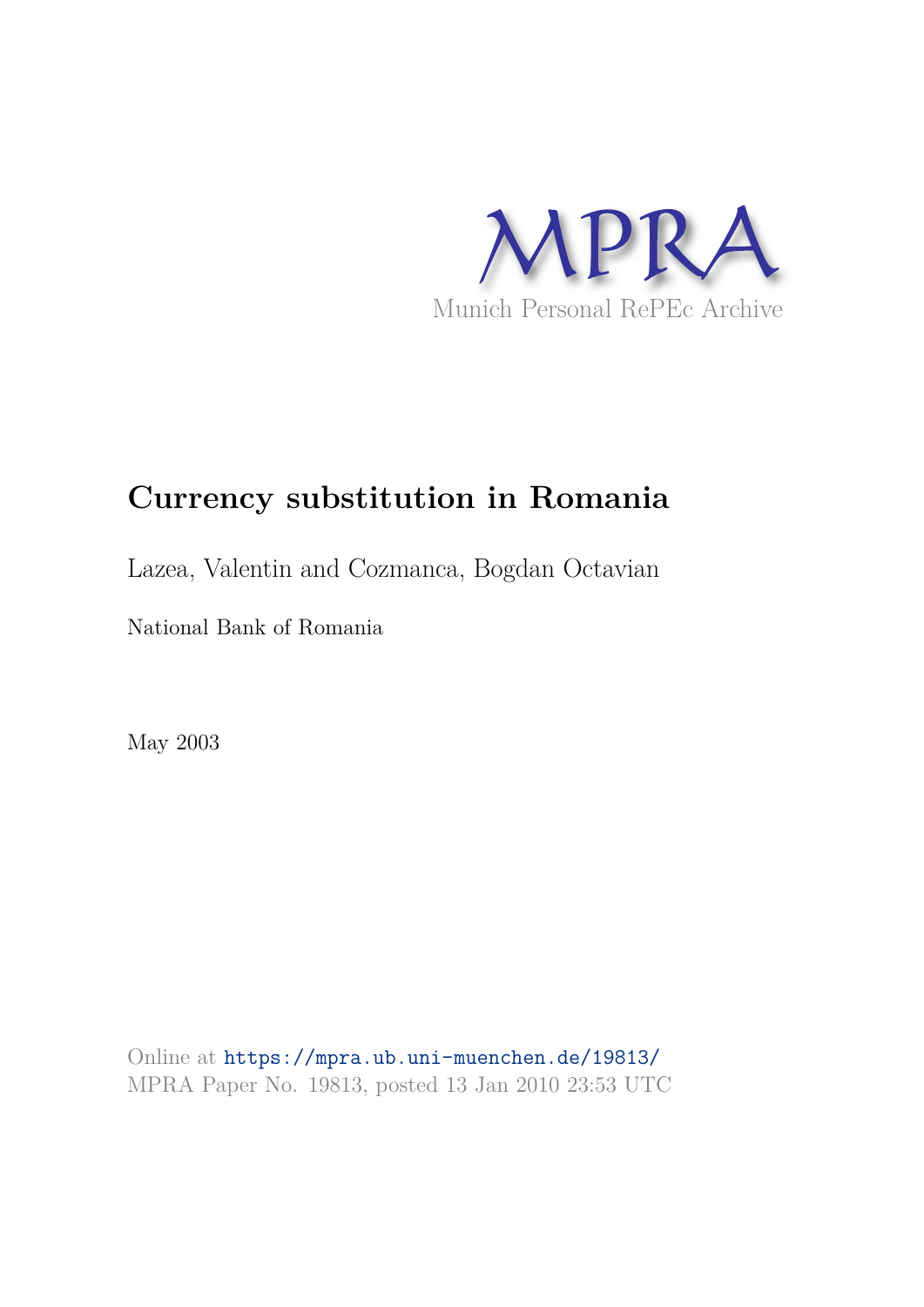# **CURRENCY SUBSTITUTION IN ROMANIA** [∗](#page-1-0)

Valentin Lazea<sup>[1](#page-1-1)</sup> – Chief Economist, National Bank of Romania Email: [Valentin.Lazea@bnro.ro](mailto:Valentin.Lazea@bnro.ro)

Bogdan Octavian Cozmâncă<sup>1</sup> – economist, National Bank of Romania Email: [Bogdan.Cozmanca@bnro.ro](mailto:Bogdan.Cozmanca@bnro.ro)

May 2003

-

<span id="page-1-1"></span><span id="page-1-0"></span><sup>\*</sup> Paper presented at a conference organised by the Bulgarian National Bank in June 2003 1 The views expressed in this paper are those of the authors and do not necessarily reflect those of the National Bank of Romania.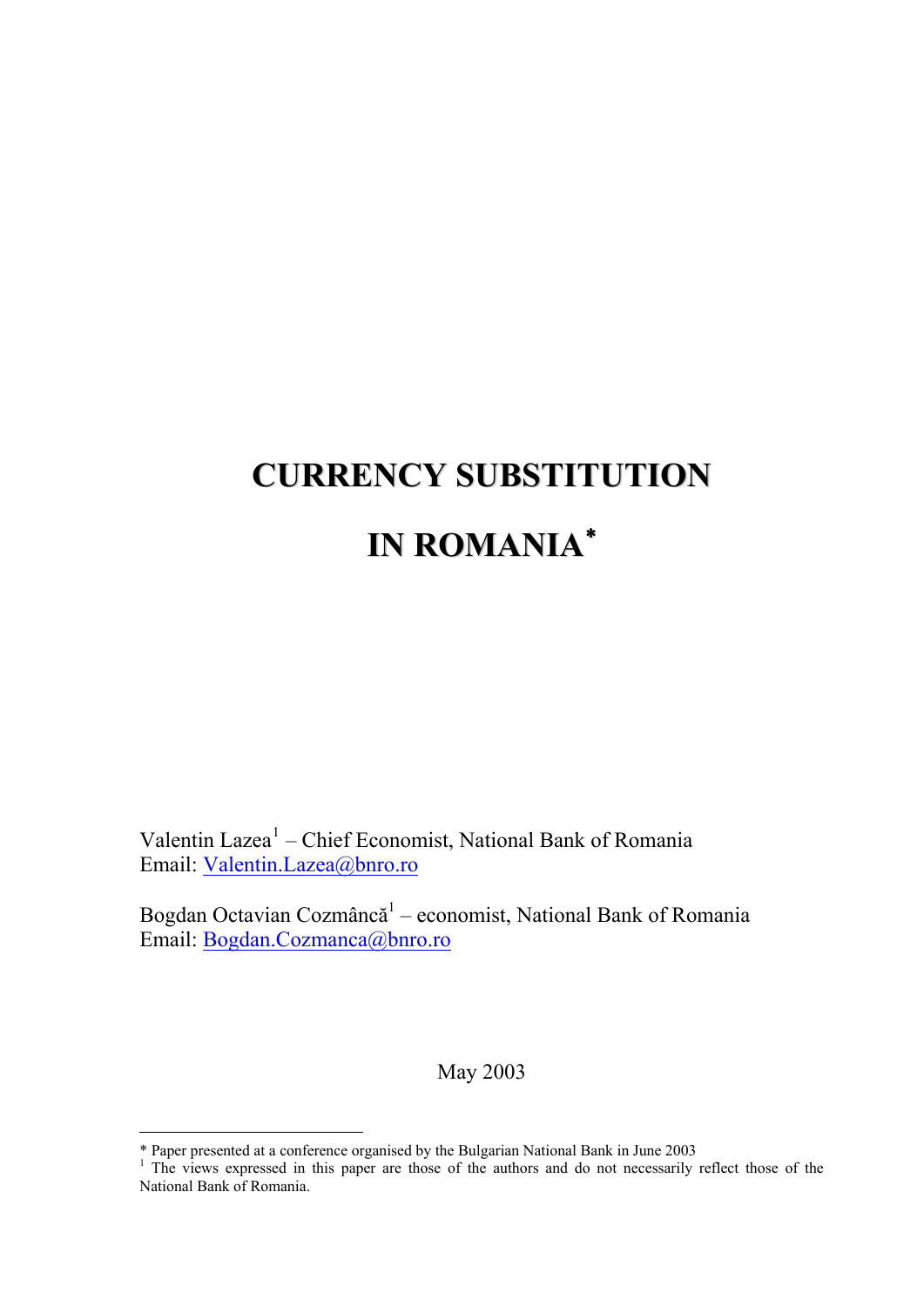#### *Abstract*

*The aim of this paper is to investigate the currency substitution phenomenon in Romania. We present the evolution of the DI (Dollarization Index) as it is defined by the IMF, the situation on the liabilities side and that of the banking sector. We assess the way in which the traditional functions of money have been affected by currency substitution. In the final part of this paper a demand for money function is estimated for Romania for a period between 1997:06—2003:03. This demand for money clearly demonstrates the existence of currency substitution between the domestic and foreign currencies. Also we test the stability of the model and conclude that despite a turbulent economic medium the demand for money function is stable.* 

Keywords: currency substitution, money demand, cointegration, error-correction model, Romania JEL Classification: C32, E31, E41, E50, E65, F41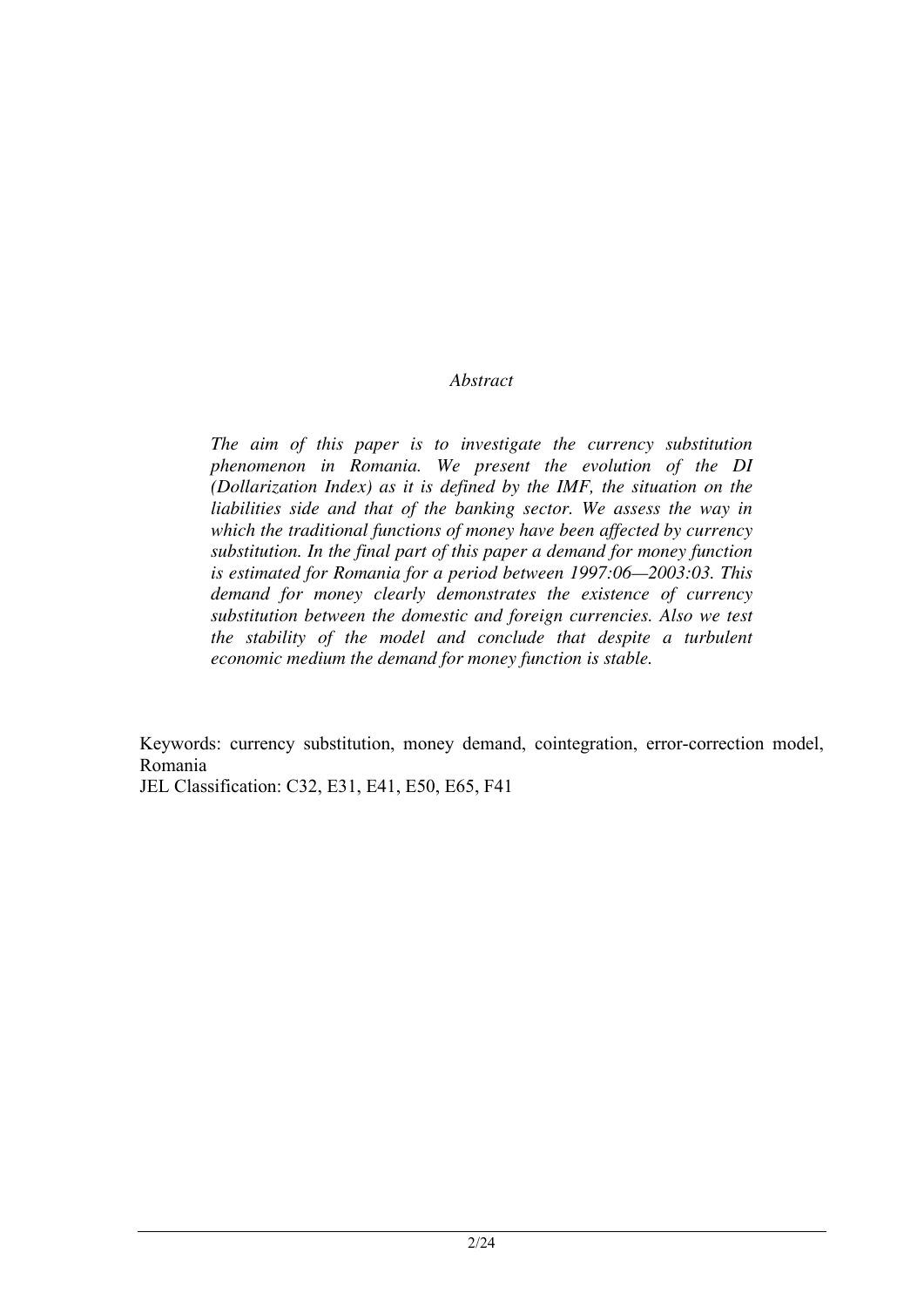## **I. The currency substitution phenomenon**

Monetary instability during the transition process from a command economy towards a market one, the increased openness of the economy and the development of trade with the EU, induced a considerable increase in currency substitution in most of the Eastern European economies.

Currency substitution has important effects not only on monetary policy but also on fiscal policy. When currency substitution is widespread, the effective money supply is much larger than the domestic money supply and is, moreover, less easily controlled by the monetary authority because of the public's tendency to substitute foreign for domestic currency. In such an environment for example, an inflationary fiscal policy – imposing an implicit tax on domestic monetary assets, will be ineffective, monetary policy is prone to a more volatile velocity of money, lower monetary depth is also a consequence, part of the segniorage revenues is lost, not to mention that foreign cash transactions reduce the cost of tax evasion and facilitate participation in the "underground" economy. It is clear that formulating macroeconomic policy in such circumstances is not an easy task.

A decision to adopt euro by the transition economies can be due to different advantages that can arise, such as: a greater stability of the exchange rate versus the Euro zone area (and incentives for foreign investment), the risk of speculative attacks on the domestic currency is virtually eliminated, and the need for large foreign reserves is diminished. Also a possible pro argument is that the process is in theory reversible.

The phenomenon of currency substitution simply refers to the use of a foreign currency or money by domestic economic agents. A clear cut definition of currency substitution is not available, the view on the role of money in the economy – from very narrow to very broad – determining also the view on this subject. There are views which state that currency substitution only refers to the use of a different currency as a medium of exchange and at the opposite end of the spectrum currency substitution is viewed as the substitution of money by another currency or by non monetary financial assets, as in Giovannini and Turtelboom (1992).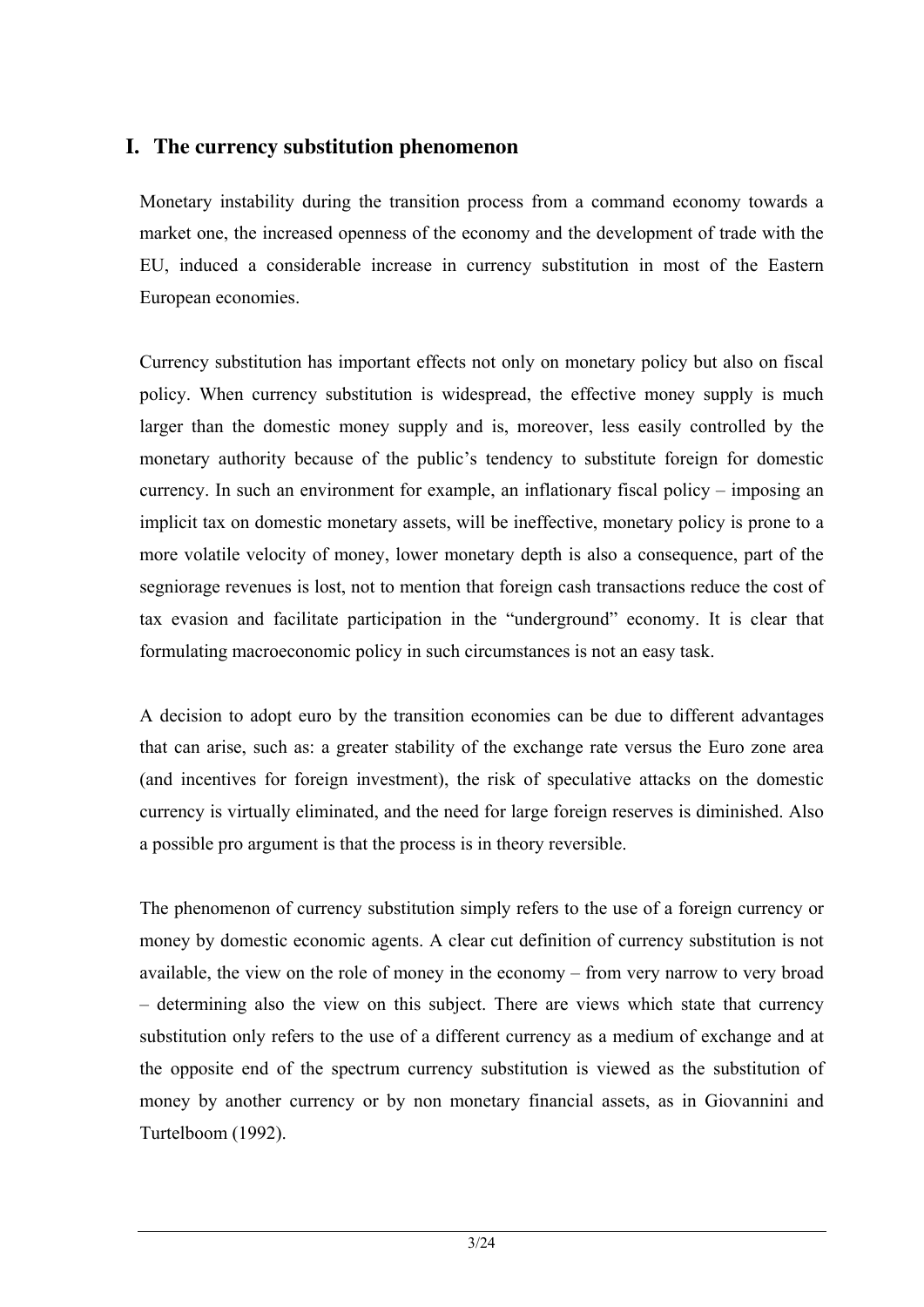A further key problem is the separation, in the research of currency substitution, of currency substitution and currency substitutability (the ability to be substituted) presented by Giovannini and Turtelboom (1992) in their paper which reviews the literature on the subject. This distinction creates two separate streams of research. The study of currency substitutability would explore its potential effect, domestically and internationally, on variables of interest to economists and policymakers. The study of substitution would explore the size and the potential causes of the (partial) replacement of one currency with another, and from them extract a better understanding of the money demand.

The determinants of currency substitutability can be better understood by distinguishing among the three traditional functions of money: unit of account, medium of exchange, and provider of store-of-value services.

Performing a unit of account function, money is considered more prone to be substituted as non-domestic currencies are more widely used by people for transactions. Also, the longer the people use different currencies in account transactions, the more these currencies will potentially be substituted.

As for money as a medium of exchange, the more acceptable the currency, the more it is used as a provider for transaction services. The theory of "vehicle currencies" in the international financial markets is built on the concept of currency substitutability. The theory tries to explain the process of adopting an international acceptable currency. Some models investigating the use of money as a medium of exchange derive a cost for using different currencies, costs related to the ratio of those currencies in private portfolios. Hysteresis is also usually explained using network externalities, an example being Uribe (1997), which proves that temporary changes in expected inflation could produce a permanent effect on money velocity and real balances.

As a store of value money predominates in the form of nominal interest bearing assets and shares. Under currency substitution, the store of value services provided by a currency will determine its demand. This will suggests that demand for foreign currency will increase together with higher inflation. This concept may be the most relevant for transition economies, as these economies experienced short episodes of high inflation and have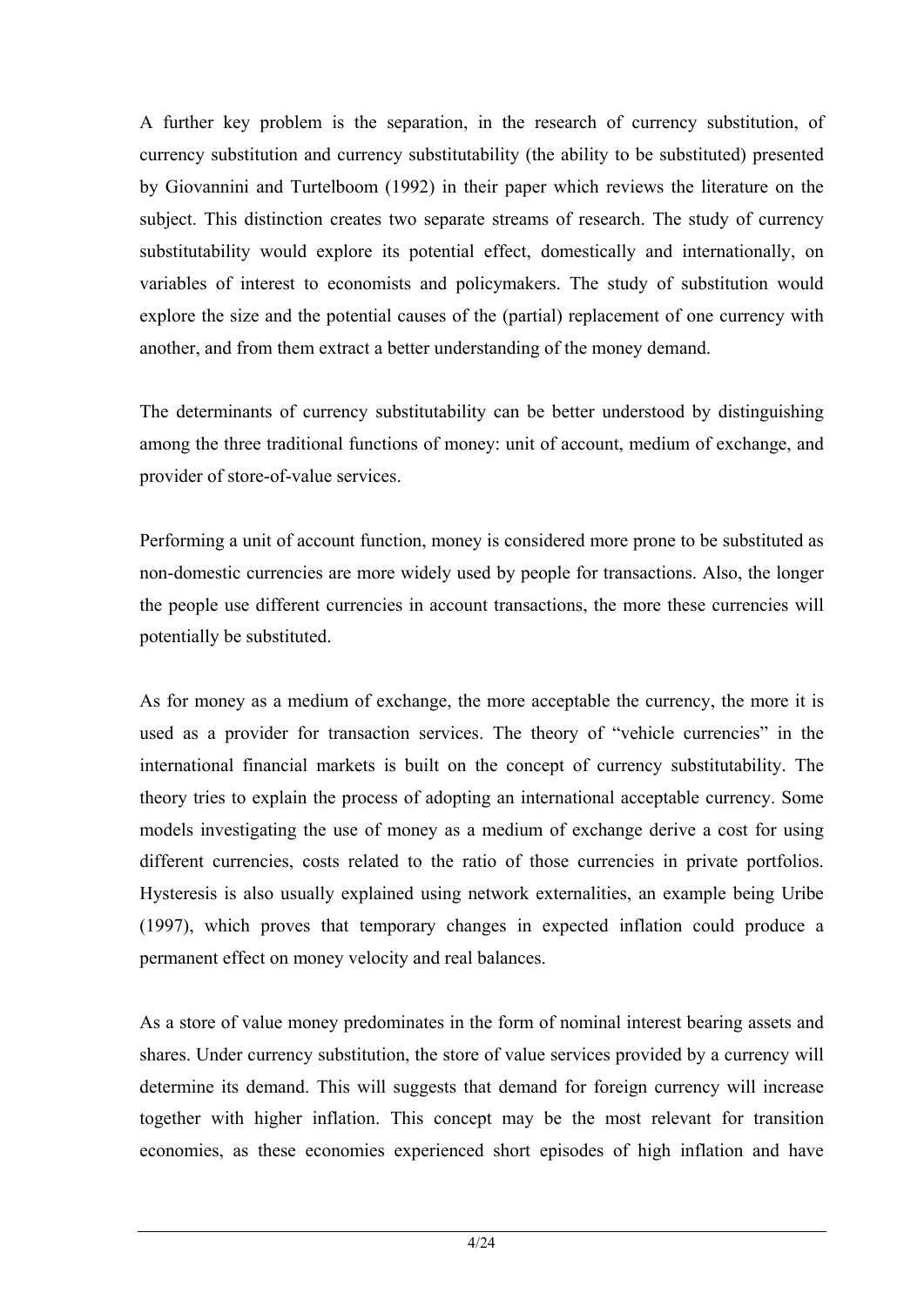relative unsophisticated financial markets. Thus, a money demand approach for these countries must include the possibility of currency substitution.

A variety of models are used to examine currency substitution, both theoretical and econometrical.

It is very important to make the distinction between dollarization and currency substitution. Dollarization has many definitions. Some authors view dollarization as the currency substitution phenomenon in Latin American area. Calvo and Veight (1992) view currency substitution as normally constituting a late stage of the dollarization process. For a few Latin American countries the dollarization debate is linked to the issue of a currency board. Arguments state that a currency board could reduce transaction costs, enhance policy credibility, and reduce sovereign risk. The cons are the loss of the exchange rate instrument to buffer the economy against real or external shocks, loss of seignorage revenues, and the loss for the central bank of the lender of last resort function.

A clear distinction between currency substitution and dollarization can be realized in the presence of hysteresis which can accompany currency substitution. Currency substitution is defined as a process which is symmetric and reversible. Dollarization can be viewed as an asymetric reaction to variable determinants of the substitution process. The increase for the demand for foreign currency is not compensated by a proportional decrease when the factors that generated the substitution reverse their actions.

The measurement of currency substitution has interested many authors in the literature. Feige (2002) and Feige et. al. (2000) proposes a *currency substitution index* (CSI) which is calculated as the fraction of the nation's total currency supply held in the form of foreign currency. Another indicator is an *asset substitution index* (ASI) defined as the ratio of foreign denominated monetary assets to domestic denominated monetary assets excluding cash outside banks. The third indicator *unified dollarization index* (UDI) is just a combination of the first two and is measuring both currency and assets substitution.

Another measurement of the currency substitution is used by the IMF and is called *Dollarization Index* (DI) and is computed as a ratio of the foreign currency deposits in the broad money.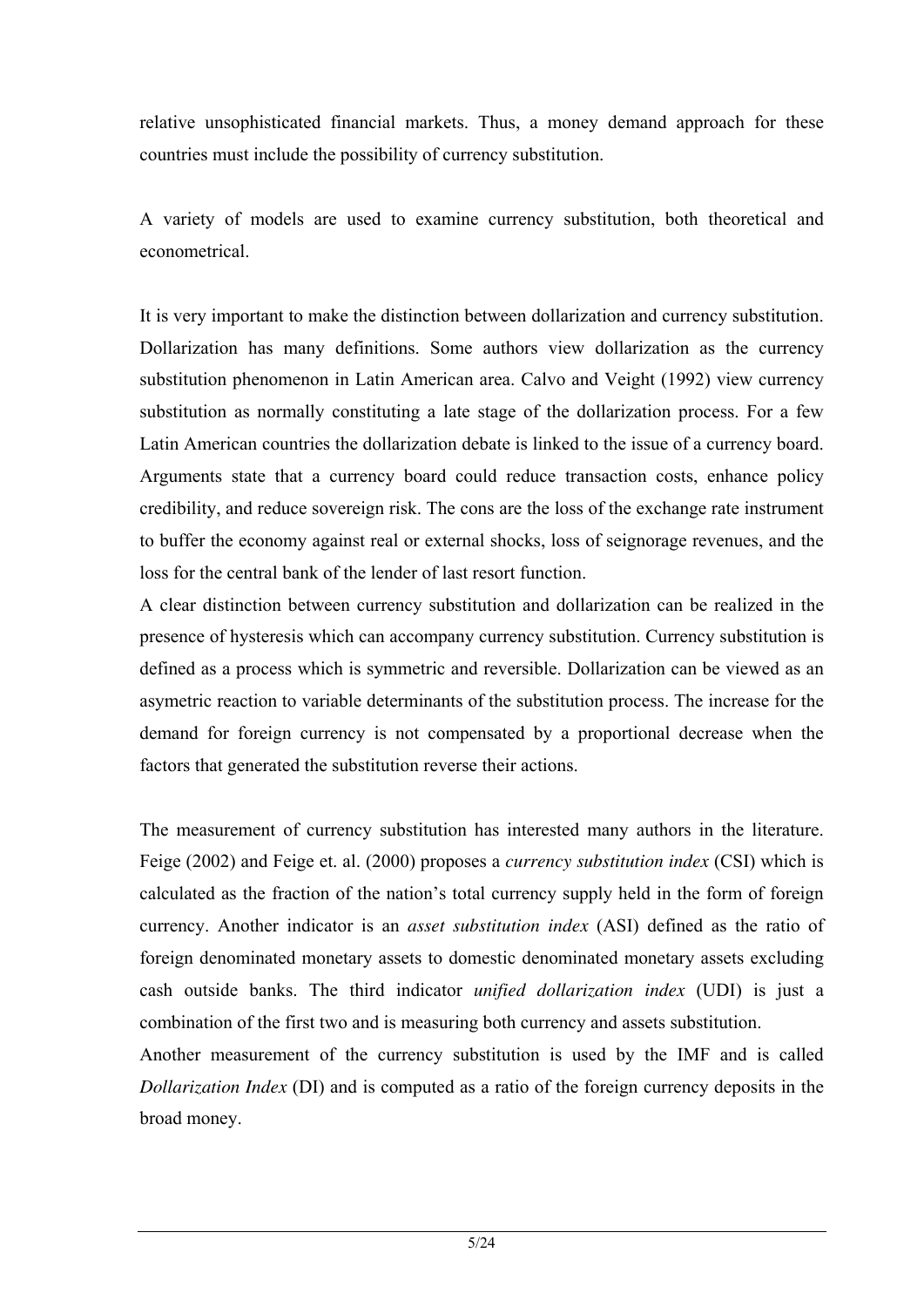From these indicators only the DI and ASI are easily available, the other two indicators CSI and UDI cannot be obtained using direct computation, and can be only estimated. This is due to the lack of statistic regarding the foreign cash in circulation (FCC). The above mentioned authors employed several methods for estimating FCC: using CMIR (Report of International Transportation of Currency or Monetary Instruments – collected by US Customs, and the data comprises only inflows/outflows of sums exceeding 10.000 \$), FED and NBER indicators as an proxy for net outflows of cash, another method is using the distribution of banknotes in circulation in different countries, etc. It is also important to mention that the authors measured the amount of dollars in cash and did not take into account other currencies (Euro). The authors conclude that their measure of currency substitution is highly correlated with the proxy measurement proposed by the IMF.

## **II. The evidence for Romania**

As most transition economies, Romania has experienced in the last 13 years simultaneous periods of internal and external liberalization, and a process of alignment with the more developed countries. The internal liberalization consisted in price liberalization with the obvious high inflation, restructuring of industries, privatization, adoption of a new tax system, etc. The external liberalization comprised trade liberalization, exchange rate liberalization, etc. The transition process addressed simultaneous problems: an inefficient economic structure, an under-developed financial system, institutional reform, etc.

The high inflation witnessed by Romania during the transition period had important economic costs. They can better be assessed through an analysis of the ways in which the traditional functions of money were affected.

Despite the legal obligation to carry all transactions on the Romanian territory in the local currency (Lei), forex was, and still is, widely used as a unit of account for houses, real estate, and durables. The measure was intended to insulate the sellers and the lenders against foreign exchange risks, placing the latter entirely with the buyers and borrowers. As a result, the degree of banking intermediation fell dramatically, reaching one of the lowest levels in Europe (by end-2002, broad money represented merely 25.7 percent of GDP), since borrowers were unwilling to take an asymmetric risk. As another unintended consequence of using forex as a unit of account are the effects of shifting from one reference currency to another. For instance, in March 2003, Romania abandoned the dollar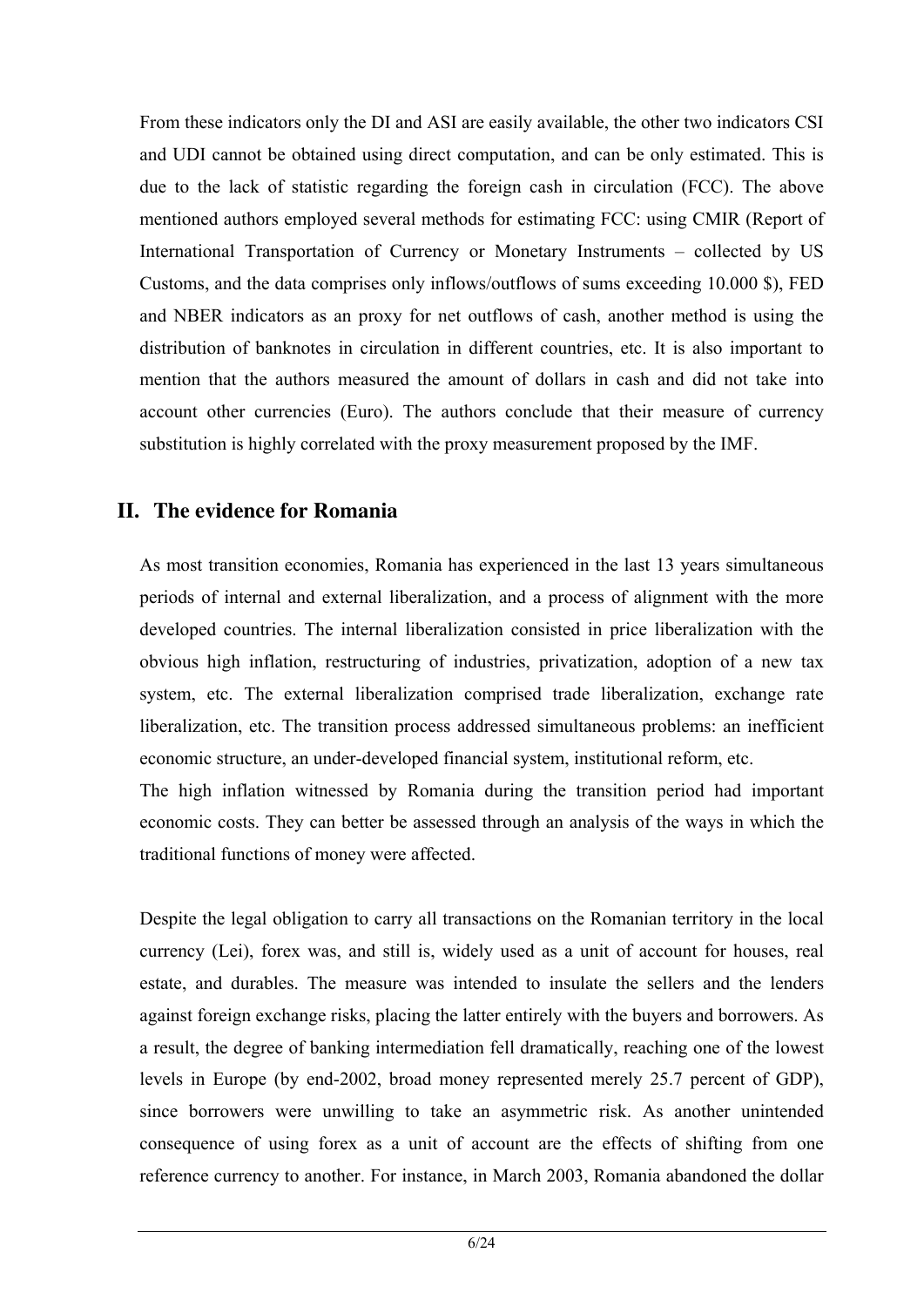as a reference currency and shifted to the euro. Since this period coincided with a supraunitary level of the euro to the dollar and with an ongoing appreciation of the former, many sellers of houses and real estate simply relabeled the old (dollar) prices into new (euro) ones, without taking into account the respective exchange rate. Even if the inflationary impact of this move was modest by Romanian standards (March inflation stood at 1.1 percent), one cannot discard it as irrelevant.

To asses the currency substitution phenomenon in Romania this study will present:

- (i) a measure of asset and liability substitution for Romania
- (ii) a demand for money model

(i) We determined the ratio of foreign currency deposits in broad money (M2) for the period 1993:01-2003:03 in [Figure 1](#page-7-0). Using this indicator – which doesn't measure only the foreign currency used for transaction purposes but also deposits used as a store of value –it is obvious that sharp increases in this proxy indicator for "dollarization" (IMF) correspond with episodes with high inflation.

A representation of this indicator together with the monthly rate of inflation is presented in [Figure 2](#page-7-0).

<span id="page-7-0"></span>

*Source: NBR database*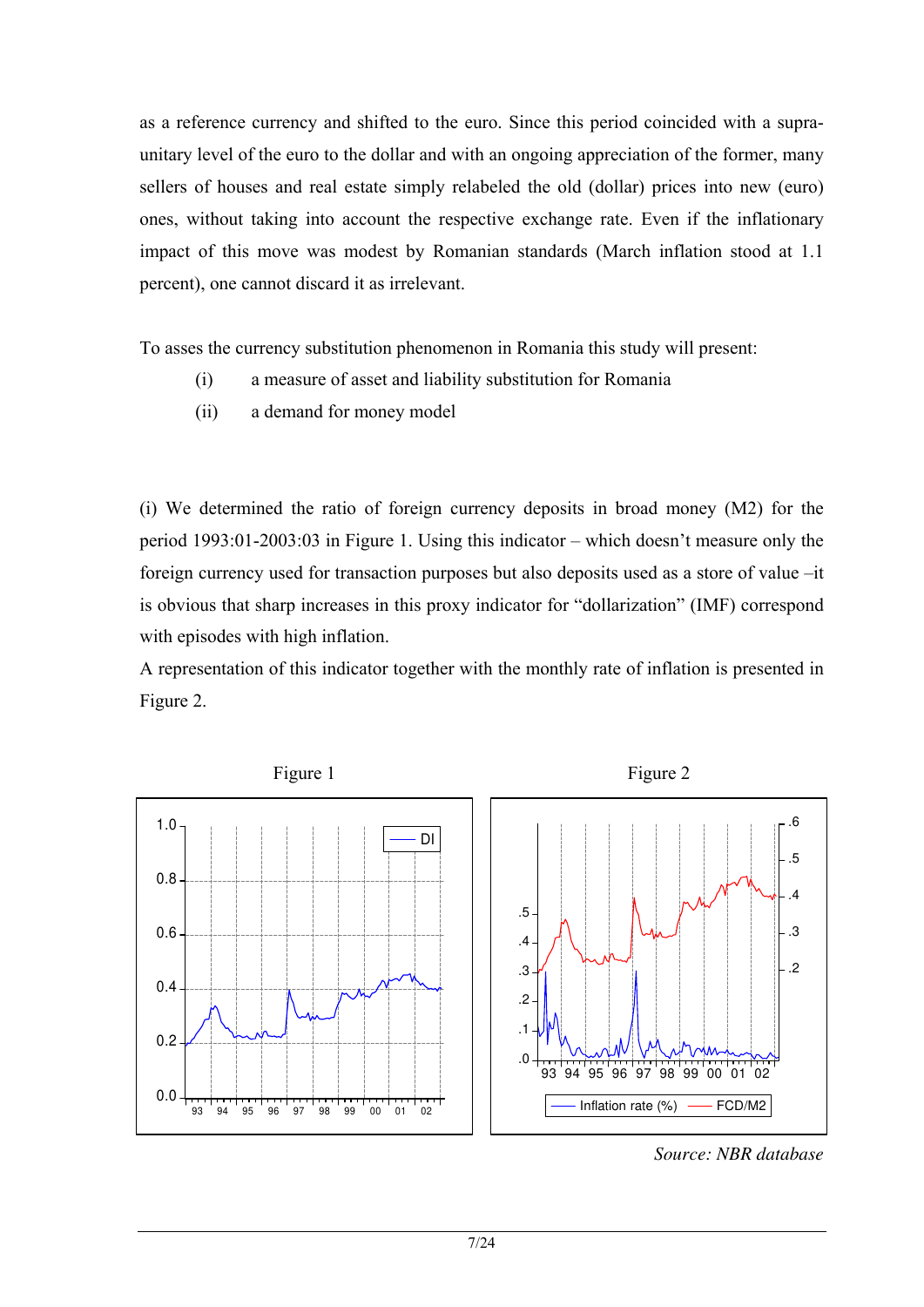The two episodes with high inflation are in 1993 and 1997. Both periods are characterized by price liberalizations, fiscal reforms and stabilization programs. In 1997 the exchange rate was liberalized (from a system with an official exchange rate). It should be mentioned that Romania has experienced an exchange rate of full surrender system in early '90 – its existence creates in some view incentives for currency substitution.

Also both ('93, '97) were post-election years, so corrections to previously repressed administered prices were badly needed.

Although the proportion of foreign denominated deposits is large (around 40%) we should also note that the proportion of foreign trade in GDP is also increasing (with around 16-18 % points increase in the last 13 years).

An analysis of commercial banks' aggregate monetary balances reveals that in the last years banks have changed several times their behavior concerning forex intermediation.

The ratio between domestic forex credits and forex deposits (Table 1) was above unit in 1997 and 1998, but worsened thereafter, reaching a minimum in 2000. Eventually the situation improved somewhat, but not enough to reach again supra-unitary ratios (normal, under the hypothesis of credit multiplying). The explanation for the sub-unitary ratio resides in commercial banks' tendency, evident in 1999 – 2001, to place abroad large amounts of foreign exchange, despite lower yields, but with a much lesser risk. It should be recalled that those were the years when the restructuring of BANCOREX and of "Banca Agricola" took place, as well as a number of bankruptcies of smaller banks, which considerably increased the risk attached to Romanian assets. The ratio between external assets in forex and external liabilities in forex, rising sharply in 1999 – 2001, confirms the above. Starting 2002 commercial banks seem to have regained their trust in Romanian economy, reducing their external assets in forex (by 34 percent in real terms) and extending more internal credit in forex (by 36 percent in real terms).

The recent increase in domestic forex credit is not worrisome quantitatively (despite increases in real terms of 22 percent in 2001 and of 36 percent on 2002), as long as domestic forex credits continue to be less than domestic forex deposits. It is rather the quality which is debatable. The exchange risk (against which the National Bank of Romania has repeatedly warned) is linked to the quality of the forex credit extended to clients without revenues in the respective currency and subject to external shocks. The banks seem to have correctly perceived this message and to have strengthened their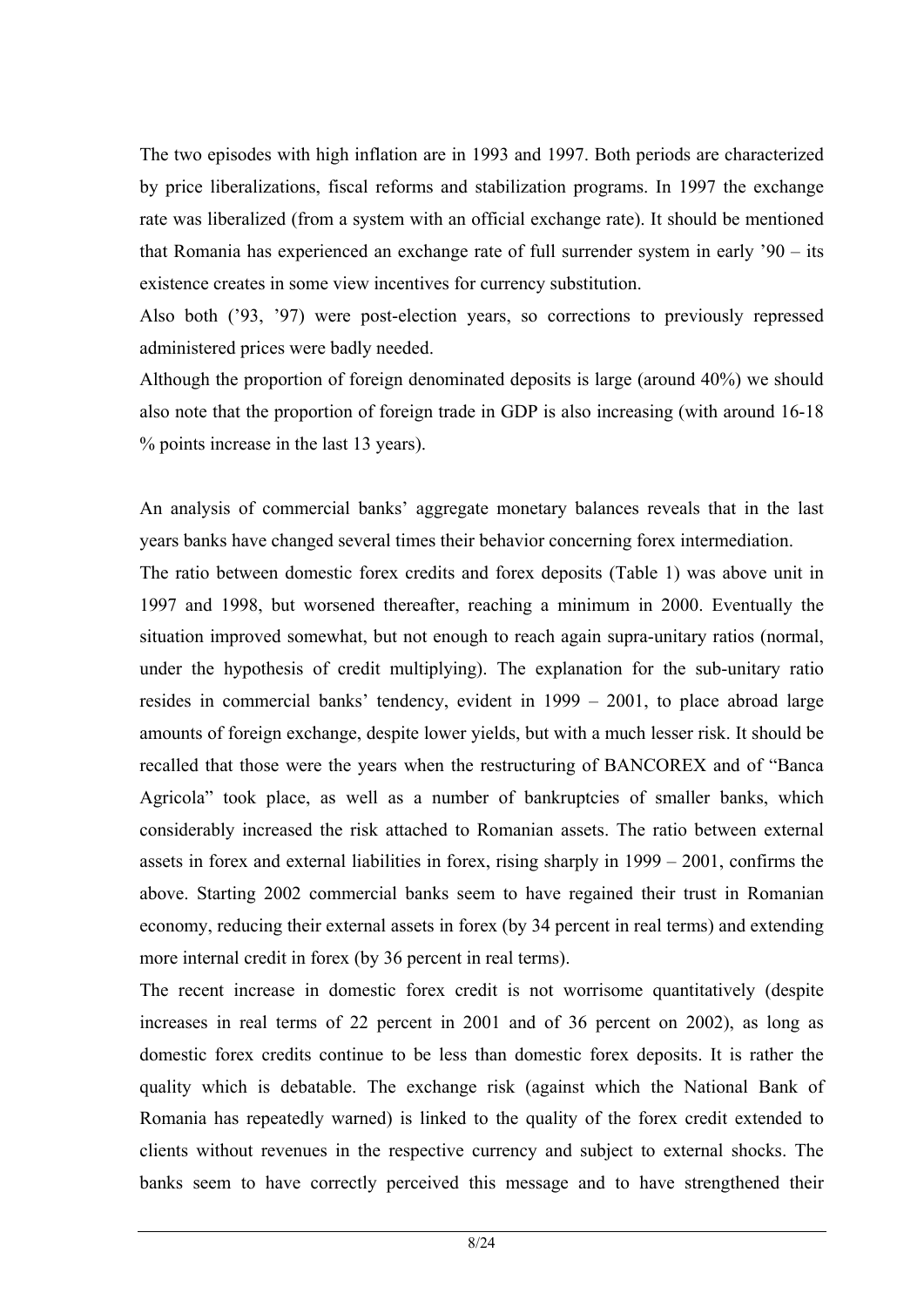crediting rules, because data for the first two months of 2003 show an increase of only 1 percent (in real terms) of forex credit.

|              |                | <b>Credits in convertible forex</b> |                     | Deposits in convertible forex | Ratio                              |                     |                                     |
|--------------|----------------|-------------------------------------|---------------------|-------------------------------|------------------------------------|---------------------|-------------------------------------|
| Year         | Lei<br>billion | nominal<br>$\frac{0}{0}$<br>growth  | real $a)$<br>growth | Lei<br>billion                | nominal<br>$\frac{0}{0}$<br>growth | real $a)$<br>growth | Credits/<br><b>Deposits</b><br>$\%$ |
| 1996         | 9898           |                                     |                     | 7086                          |                                    |                     |                                     |
| 1997         | 19668          | 99                                  | $-21$               | 17686                         | 150                                | $-1$                | 111                                 |
| 1998         | 34814          | 77                                  | 26                  | 30201                         | 71                                 | 21                  | 115                                 |
| 1999         | 33275          | - 4                                 | $-38$               | 50482                         | 67                                 | 8                   | 66                                  |
| 2000         | 44596          | 34                                  | $-5$                | 74856                         | 48                                 | 5                   | 60                                  |
| 2001         | 70721          | 59                                  | 22                  | 115784                        | 55                                 | 19                  | 61                                  |
| 2002         | 112898         | 60                                  | 36                  | 146812                        | 27                                 | 8                   | 77                                  |
| Febr.-<br>03 | 116270         | 3                                   |                     | 148033                        |                                    | - 1                 | 79                                  |

a) deflated by CPI

*Source: NBR database* 

Actually, there is quite a lot a central bank can do in order to influence the composition of credit by currencies. After 1998, the National Bank of Romania has used quite actively the reserve requirements (RR) as a second – best option to sterilize important forex inflows, from the position of a net debtor to the banking system. Since November 1999, the rate of RR was made higher for Lei deposits (25%, then 30%) than for forex deposits (20%). As a result, credits in forex grew much faster than credits in Lei in 2000, 2001 and 2002, until the rates have been unified again, at 22%. After November 2002, the rate of RR was set higher for forex deposits (25%) than for Lei deposits (18%), with a view to effectively discourage further dollarization of the credit (the latter being inversely proportional to the rate of RR).

We should also examine the extent to which Romanian individuals and firms borrow in foreign currency. The proportion of non-governmental credit denominated in a foreign currency as a proportion of total non-governmental credit is presented in [Figure 3.](#page-11-0) Even if the share of credit denominated in another currency seems to be larger in relative terms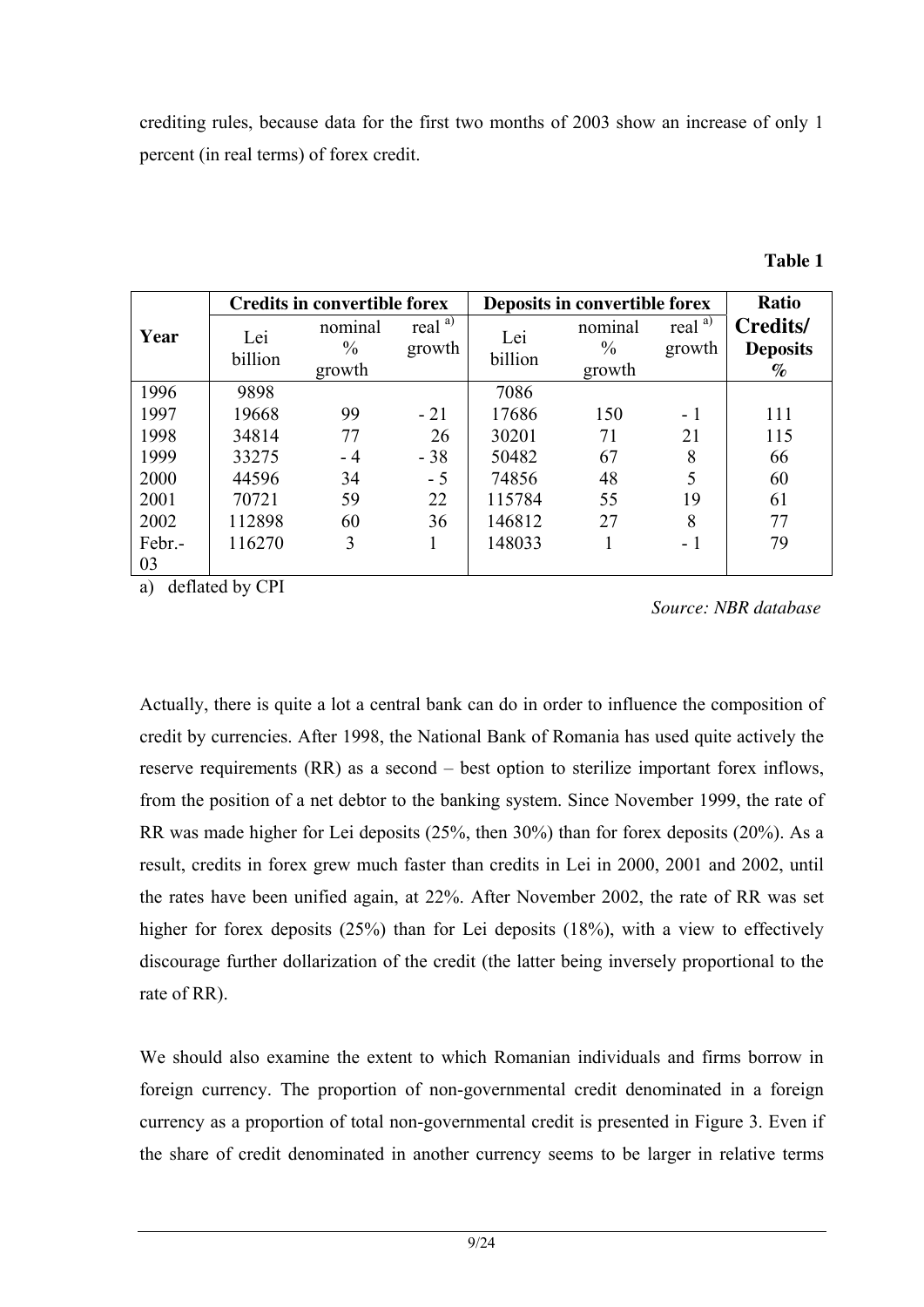versus the DI, in absolute measures (as they are in [Figure 4](#page-11-0)) they appear to be highly correlated.

The high level of this indicator is not surprising, and is anticipated in emerging economies, for example by Calvo (1999). Reasons for this high level of borrowing in foreign currencies could be institutional and informational.

The institutional cause of a high level of indebtness in foreign currencies could be legal requirements for a correlation between deposits and credits in foreign currencies.

As most of the banking sector is privatized, foreign banks which are the main supplier of loans have a natural tendency to denominate this in their currency. Also deficits (like current account deficits) will make that county dependent upon foreign savings.

[Figure 4](#page-11-0) indicates that except for roughly two years, the lending in foreign currencies has a bigger equivalent on the liabilities side – deposits in foreign currencies.

A decorrelation between these two would generate vulnerability because a sharp devaluation of the domestic currency would generate a systemic credit risk.

The informational cause takes into account that exchange rates are difficult to anticipate, and that local agents have an information advantage over the international agents. This will create a supplementary increase (generated by the costs with information gathering and processing) for the rates on local currencies and will further motivate loans denominated in foreign currencies.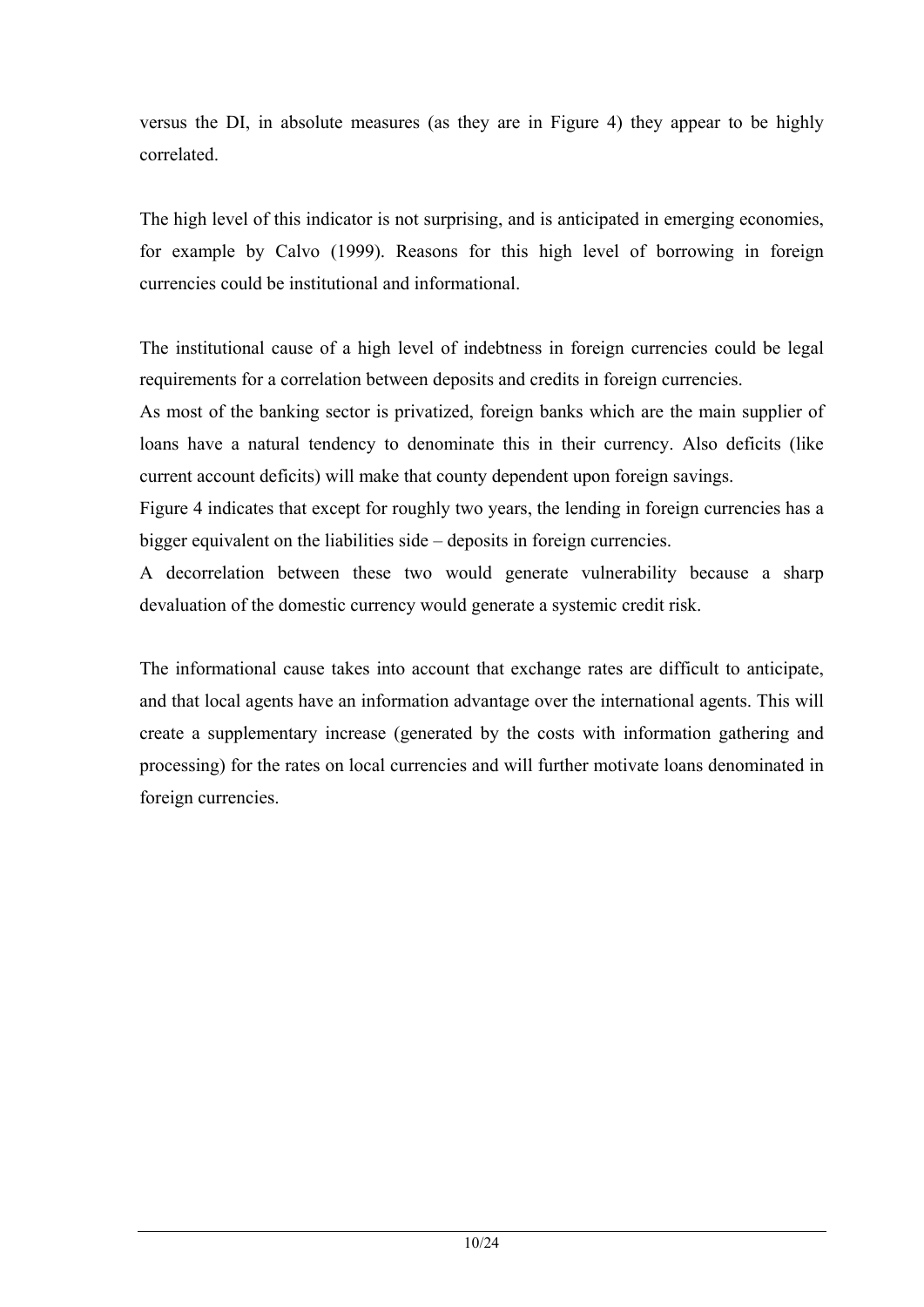<span id="page-11-0"></span>

*Source: NBR database* 

During 1997 – 2002, despite economic hardship, domestic internal deposits in forex have continued to increase, by 75 percent in real terms (on a cumulative basis). Not the same thing can by said about the forex attracted by banks from abroad (external liabilities), which have diminished, (Table 2) in the same period, by 42 percent in real terms (on a cumulative basis). In other words, Romanians' trust in their economy has exceeded, throughout the period, foreign investors' trust. It is also true that, absent other alternatives of saving and in an inflationary environment, forex deposits seemed to offer one of the few valid options for preserving one's savings. As a result of the above, the ratio of forex deposits attracted on the domestic market to those attracted abroad increased from 2 :1 (in 1997) to 4 : 1 (in 2002). This makes all the more interesting what happened in the first two months of 2003, when this behavior seems to have reversed (if seasonal factors are not to blame): forex deposits attracted by banks domestically decreased by 1 percent in real terms, while those attracted from abroad increased in real terms by 8 percent (continuing a trend of the previous year). In parallel, we witness a reduction in real terms of placing foreign exchange into external assets (by 6 percent), a trend initiated in 2002.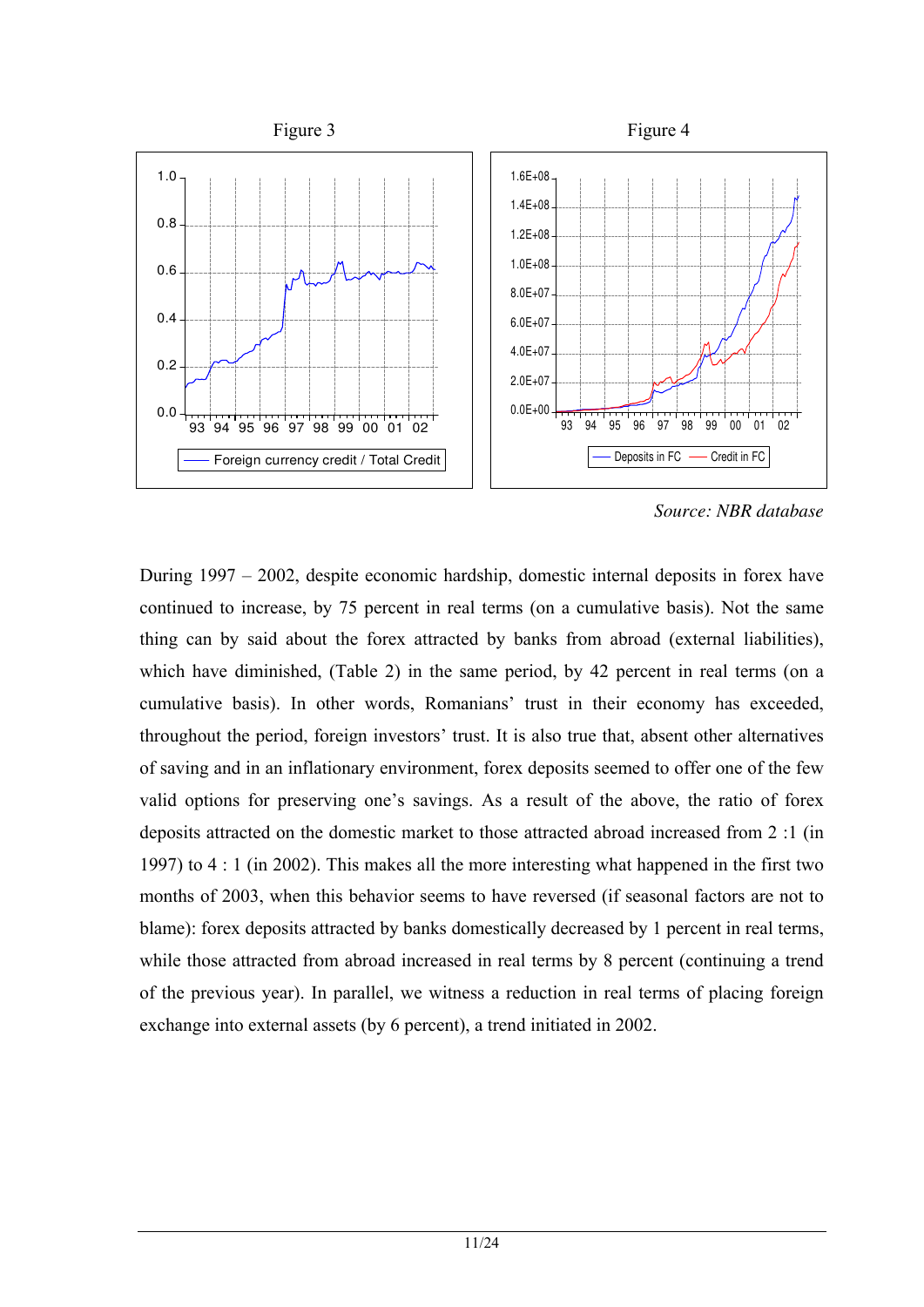| mı<br>т 1<br>1 |  |
|----------------|--|
|----------------|--|

|                | forex                              |                               |                                       | <b>Ratio</b><br>Ext.               |                     |                                                     |
|----------------|------------------------------------|-------------------------------|---------------------------------------|------------------------------------|---------------------|-----------------------------------------------------|
| Lei<br>billion | nominal<br>$\frac{0}{0}$<br>growth | real $\overline{a}$<br>growth | Lei<br>billion                        | nominal<br>$\frac{0}{0}$<br>growth | real $a)$<br>growth | Assets/<br>Ext.<br><b>Liabilities</b>               |
| 6544           |                                    |                               | 4949                                  |                                    |                     |                                                     |
| 13547          | 107                                | $-17$                         | 9103                                  | 84                                 | $-27$               | 149                                                 |
| 17289          | 27                                 | $-9$                          | 8771                                  | - 4                                | $-31$               | 197                                                 |
| 22843          | 32                                 | $-15$                         | 11131                                 | 27                                 | $-18$               | 205                                                 |
| 40100          | 76                                 | 25                            | 13113                                 | 18                                 | $-16$               | 306                                                 |
| 50931          | 27                                 | $-3$                          | 20651                                 | 57                                 | 21                  | 247                                                 |
| 39881          | $-22$                              | $-34$                         | 33447                                 | 62                                 | 37                  | 119                                                 |
| 38166          | $-4$                               | $-6$                          | 36791                                 | 10                                 | 8                   | 104                                                 |
|                |                                    |                               | <b>External assets in convertible</b> |                                    |                     | <b>External liabilities in</b><br>convertible forex |

a) deflated by CPI

*Source: NBR database* 

The structure of foreign currency credit [\(Figure 5](#page-12-0) and [Figure 6\)](#page-12-0) reveals that the main recipients were private firms. State owned enterprises (SOE) gradually loose their importance, as the privatization and restructuring process takes pace. Individual loans are in a rapid growth, especially mortgage and consumer credit.

<span id="page-12-0"></span>

*Source: NBR database*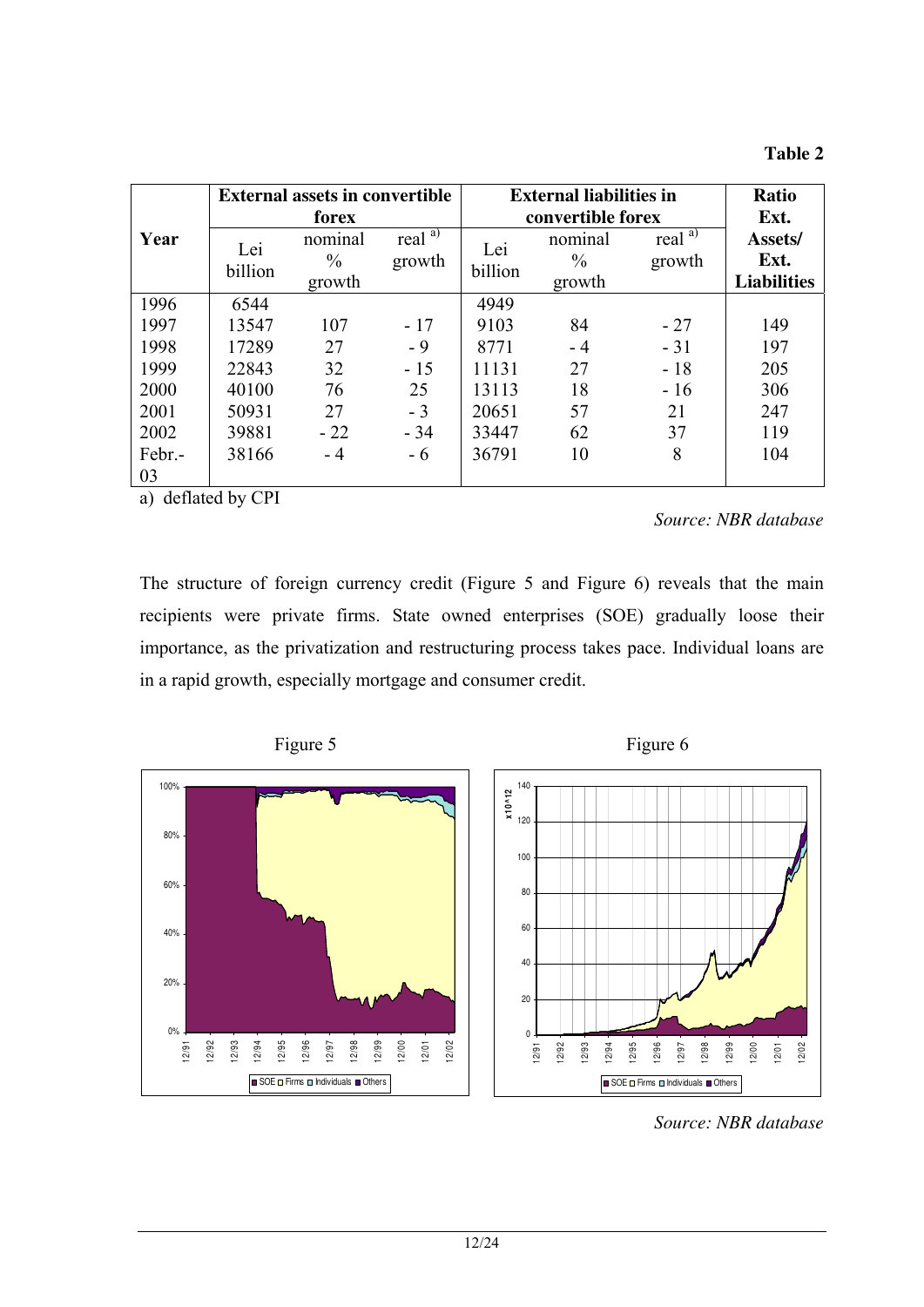As for other forms of financing for firms using foreign denominated currencies – as issuing shares and bonds – they aren't significant as Romanian companies didn't experience favorable conditions on foreign capital markets. Also investments abroad by Romanian individuals and firms are almost non existent, since capital account liberalization is an ongoing process and it will take some time before its effects can be felt.

Currency substitution in Romania is a topic in studies regarding the subject, and in some of them the authors are using data witch is not available (US Customs data – CMIR, FED data regarding inflows and outflows of dollars from US). These studies (Feige, 2002) estimate a *comprehensive dollarization index* of 50.7% for Romania in 2001 (estimating the level of foreign currency in circulation) compared with 42.8% - the figure obtained using only the level of deposits in other currencies. This study also concludes that the correlation coefficient between the two measures is 0.994 for the period 1990-2001.

Another study (van Aarle, Budina, 1995) which uses a demand for money approach in evaluating currency substitution – and the econometric technique used being ECM – concludes that currency substitution seems important for the case of Romania.

The conclusion of the above is that currency substitution is more costly in an inflationary environment, in terms of perverse effects upon the role of forex as an unit of account, a medium of exchange and a store of value. Many of these costs could have been minimized, given a lower inflation. However, one must take into account that the National Bank of Romania was never given a strong mandate to fight inflation. Quite on the opposite, in an economy where the social and political concerns have been prevalent, the NBR found itself constrained to adopt "second – best" options and to muddle through, adopting a gradual disinflation process, albeit with higher economic costs.

To illustrate how weak the anti-inflationary mandate was, suffice to say that unemployment in Romania never exceeded 12 percent in the last decade, and when it reached that level the coalition was severely punished at the voting cabin. It is also worth mentioning that, in opinion polls, fear of inflation was never found to be the primary concern of Romanians, being dwarfed by other worries such as unemployment, fear of conflict in the region etc. Under such circumstances, the best a central bank can do is to accommodate the public will, while showing at the same time the costs associated to it.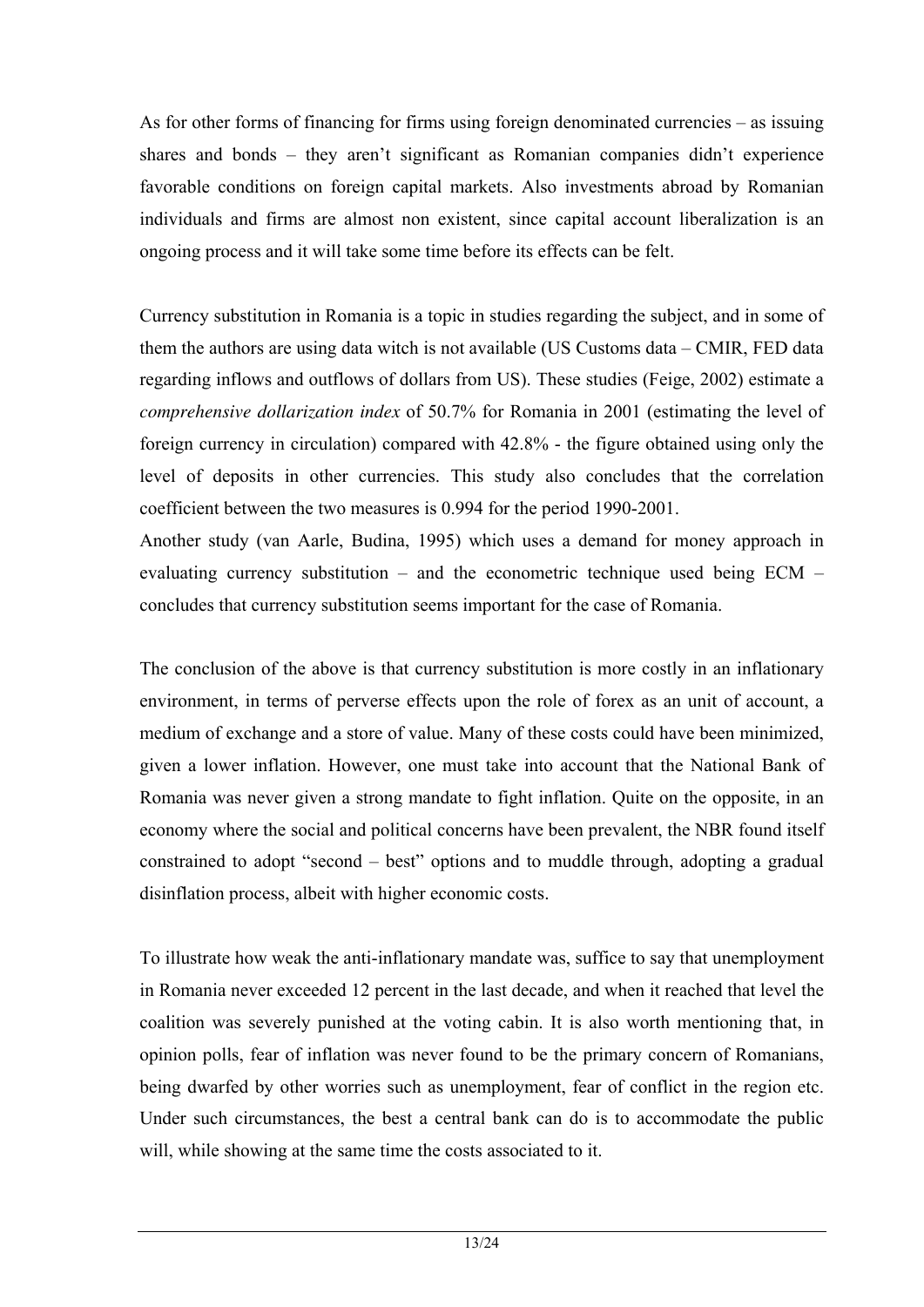(ii) There are several types of models used to investigate currency substitution. A review of the theoretical and empirical literature is realized by Giovannini and Turtleboom (1992). They identify three main types of models, but there are models which do not fit any of the categories.

The first category is comprised of models in which demand functions for domestic and foreign money are part of a static portfolio balance model, where optimal holdings of domestic and foreign assets are chosen together with currencies. Giovannini and Turtleboom state that this category of models treats domestic and foreign interest rates, together with exchange rates, as jointly determined, in a general financial equilibrium.

The second category includes models in which currency substitutability is estimated in narrower setup. In these models agents first decide on the optimal mix of monetary and non-monetary assets. In the second stage they decide how to allocate the monetary assets between the currencies in their portfolio based on the degree to which both currencies contribute to delivering money services and on relative opportunity cost between the two currencies.

The models in the third group usually start from the first order condition of representative agent's dynamic optimization problem and, with some auxiliary assumptions, recover the parameters of interest, which allow the estimation of the substitutability of different currencies.

One type of models used to asses the importance of currency substitution is based on the theory of portfolio balance. These types of models assume that agents maximize the return to their wealth subject to a given level of risk. Agents can hold four types of assets and can switch between them simultaneously - Branson and Henderson (1985). These assets are: domestic money, domestic bonds, foreign money and foreign bonds. Usually the demand for these assets is specified and an explicit solution is obtained.

The first equation is a demand for local currency having as exogenous factors domestic and foreign (expected) interest rates, the expected exchange rate, domestic output, prices and wealth.

The second equation is a demand for foreign currency by domestic agents which takes into account the same factors.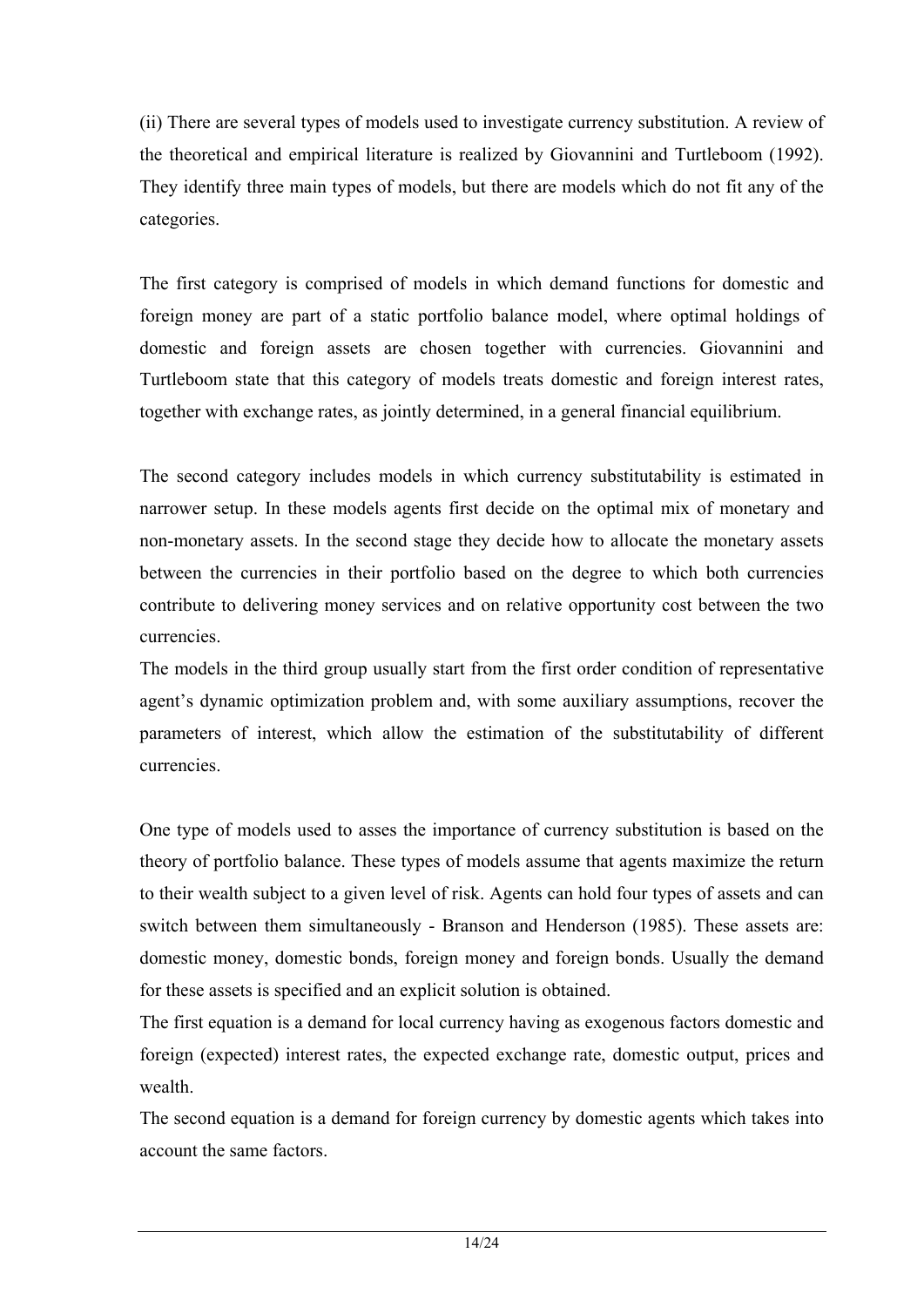The third and fourth equations comprise models for the domestic and foreign bond demand of the domestic agents.

An important problem is linked with the capital mobility restrictions in place until recently in Romania, which prevented domestic agents from investing abroad. This type of restriction coupled with a rather shallow domestic bond market – in which major players are the commercial banks – make us exclude these equations from the estimation.

Also the second equation (the demand for foreign currency) is plagued with problems generated by the lack of data regarding the demand for foreign currency cash.

Empirical estimation of money demand functions is based on the transaction and/or portfolio theories. The transaction theories view money as a medium of exchange and demanded as an inventory for transaction purposes. Portfolio theories consider the demand for money as a part of the problem of allocating wealth among portfolio assets, which includes money. These portfolio theories emphasize store of value function for money.

A comprehensive literature review regarding the demand for money estimation – especially using error correction models  $(ECM)$  – is comprised in Sriram (1999). In this study theoretical problems are addressed, but also technical issues as the choice of money stock definitions, the choice of variable of scale and variables for opportunity cost of holding money.

Using this framework we estimated a demand for money equation for Romania.

The sample used is from 1997:06-2003:03. We did choose this sample to avoid the start of 1997 which was the moment of full liberalization of the exchange rate. The first six months of 1997 would have contained (probably) a structural break point in the data. Also the exchange rate liberalization could have introduced a shift in the demand for money in the same period.

The variables used are: the natural logarithm of the index of real money (the M2 money aggregate is used, after excluding deposits denominated in foreign currency, deflated with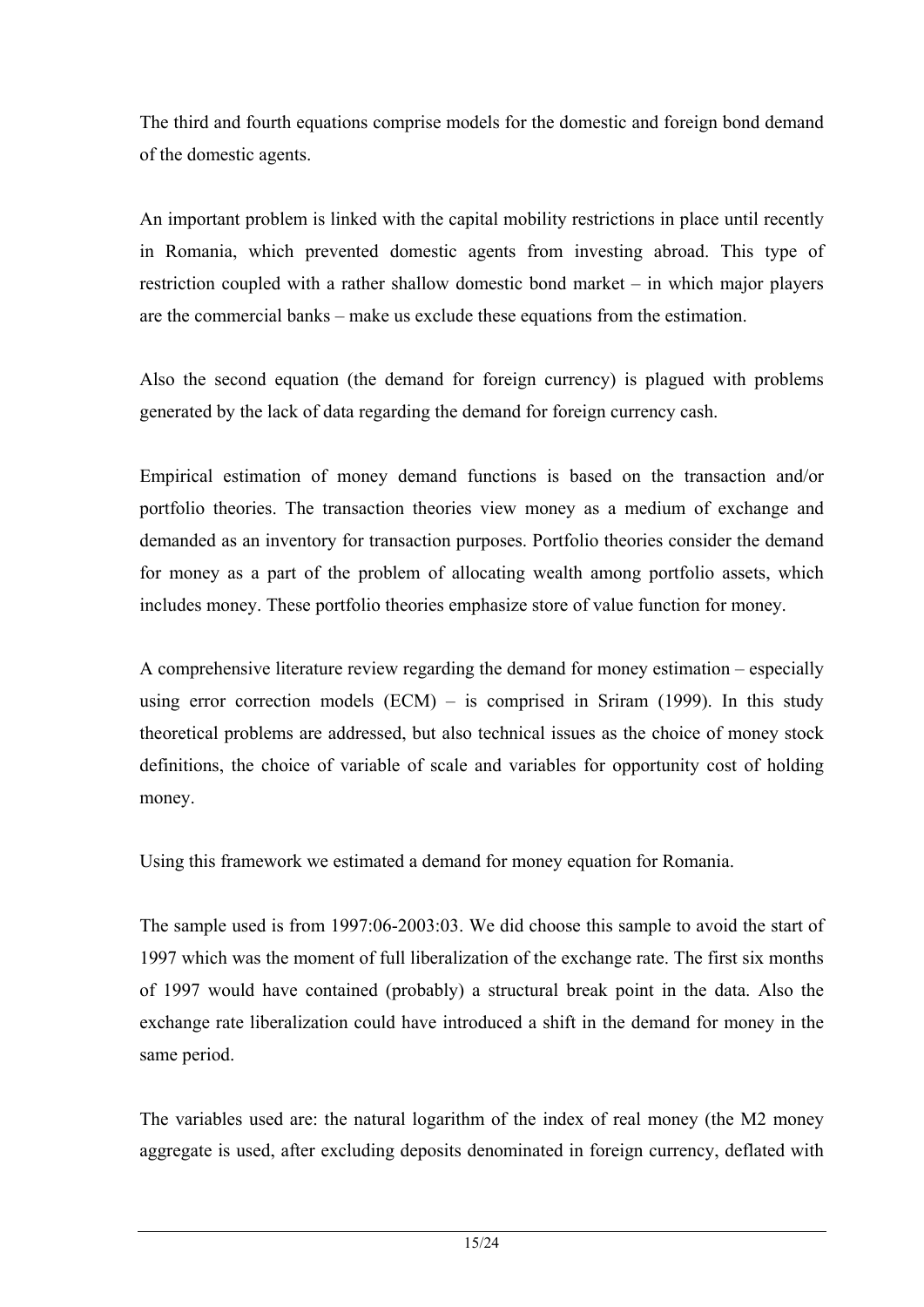CPI), logarithm of industrial production index – as a scale variable, the industrial production index is used as a proxy for the wealth or economic activity.

For the cost of opportunity we used: deposit interest rate for non-bank clients, the rate of change in the exchange rate (which approximates the expected change in the exchange rate and which captures the return of holding foreign currencies – EUR and USD, the basket of currencies is comprised of 60% EUR and 40% USD – which is roughly the structure of the foreign trade), the inflation rate as a proxy for the expected inflation rate – which was necessary because in economies with very narrow financial markets real assets can provide protection against inflation and are an alternative asset for non bank agents.

Usually a demand for money equation includes a T-bill rate (as a return on assets outside broad money), but in Romania's case the data is discontinuous, and the T-bill market is very shallow. So we discarded this variable from the model. Also we should have used the expected depreciation rate corrected with the foreign interest variable, but in most of the period of our sample (1997:06-2003:03) capital mobility hasn't been in place in Romania.

The estimation of a demand for money model is realized in a number of steps. The first is to asses the stationary properties of the series. ADF (Augmented Dickey Fuller) and PP (Philips Peron) test have been used. Also we used KPSS test (Kwiatkowski, Phillips, Schmidt, and Shin). We started testing for two roots and if two roots were rejected then we tested for just one root.

All variables included in the VEC are I(1). In some cases (inflation rate, the rate of change in the exchange rate) the three tests used have produced different results, so this variables could be also I(0). Even if these variables are I(0) they shouldn't be excluded from the cointegrating vector (Dickey and Rossana (1994), Harris (1995)).

Next we did choose the lag length constructing a VAR with the variables and using criteria like LR, FPE, AIC, SC and HQ. If the optimum lag for the VAR was p we estimated VEC model with p-1 lags. The number of lags selected was 2 but we concluded that our estimation is not very sensible to the lag length since a similar estimation with 3 lags produced fairly similar results.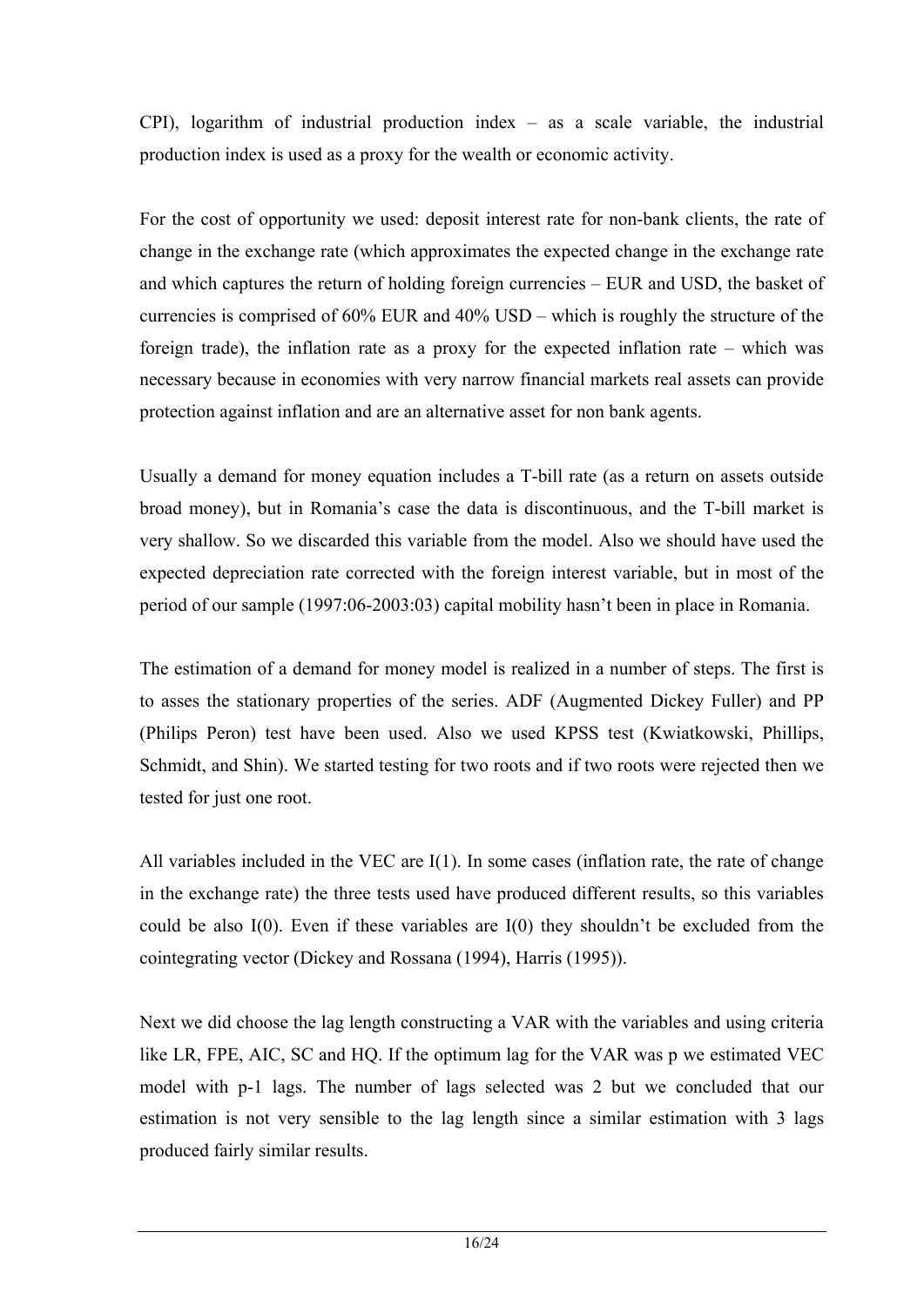The results from testing the cointegration using the Johansen procedure had the following results:

Sample(adjusted): 1997:06 2003:02 Included observations: 69 after adjusting endpoints Trend assumption: Linear deterministic trend Series: LNM2ROL\_R LN\_I\_IPI CSLCOSDMD CPL\_IPCT\_T DPM Lags interval (in first differences): 1 to 2

Unrestricted Cointegration Rank Test

| Hypothesized                 |          | Trace            | 5 Percent      | 1 Percent      |
|------------------------------|----------|------------------|----------------|----------------|
| No. of $CE(s)$<br>Eigenvalue |          | <b>Statistic</b> | Critical Value | Critical Value |
|                              |          |                  |                |                |
| None **                      | 0.538342 | 100.4547         | 68.52          | 76.07          |
| At most 1                    | 0.263063 | 47.12237         | 47.21          | 54.46          |
| At most 2                    | 0.187988 | 26.05994         | 29.68          | 35.65          |
| At most 3                    | 0.137327 | 11.69139         | 15.41          | 20.04          |
| At most 4                    | 0.021486 | 1.498714         | 3.76           | 6.65           |
|                              |          |                  |                |                |

 $*(**)$  denotes rejection of the hypothesis at the 5%(1%) level

Trace test indicates 1 cointegrating equation(s) at both 5% and 1% levels

| Hypothesized                 |          | Max-Eigen        | 5 Percent      | 1 Percent      |
|------------------------------|----------|------------------|----------------|----------------|
| No. of $CE(s)$<br>Eigenvalue |          | <b>Statistic</b> | Critical Value | Critical Value |
|                              |          |                  |                |                |
| None **                      | 0.538342 | 53.33230         | 33.46          | 38.77          |
| At most 1                    | 0.263063 | 21.06243         | 27.07          | 32.24          |
| At most 2                    | 0.187988 | 14.36855         | 20.97          | 25.52          |
| At most 3                    | 0.137327 | 10.19268         | 14.07          | 18.63          |
| At most 4                    | 0.021486 | 1.498714         | 3.76           | 6.65           |
|                              |          |                  |                |                |

 $*(**)$  denotes rejection of the hypothesis at the 5% $(1%)$  level

Max-eigenvalue test indicates 1 cointegrating equation(s) at both 5% and 1% levels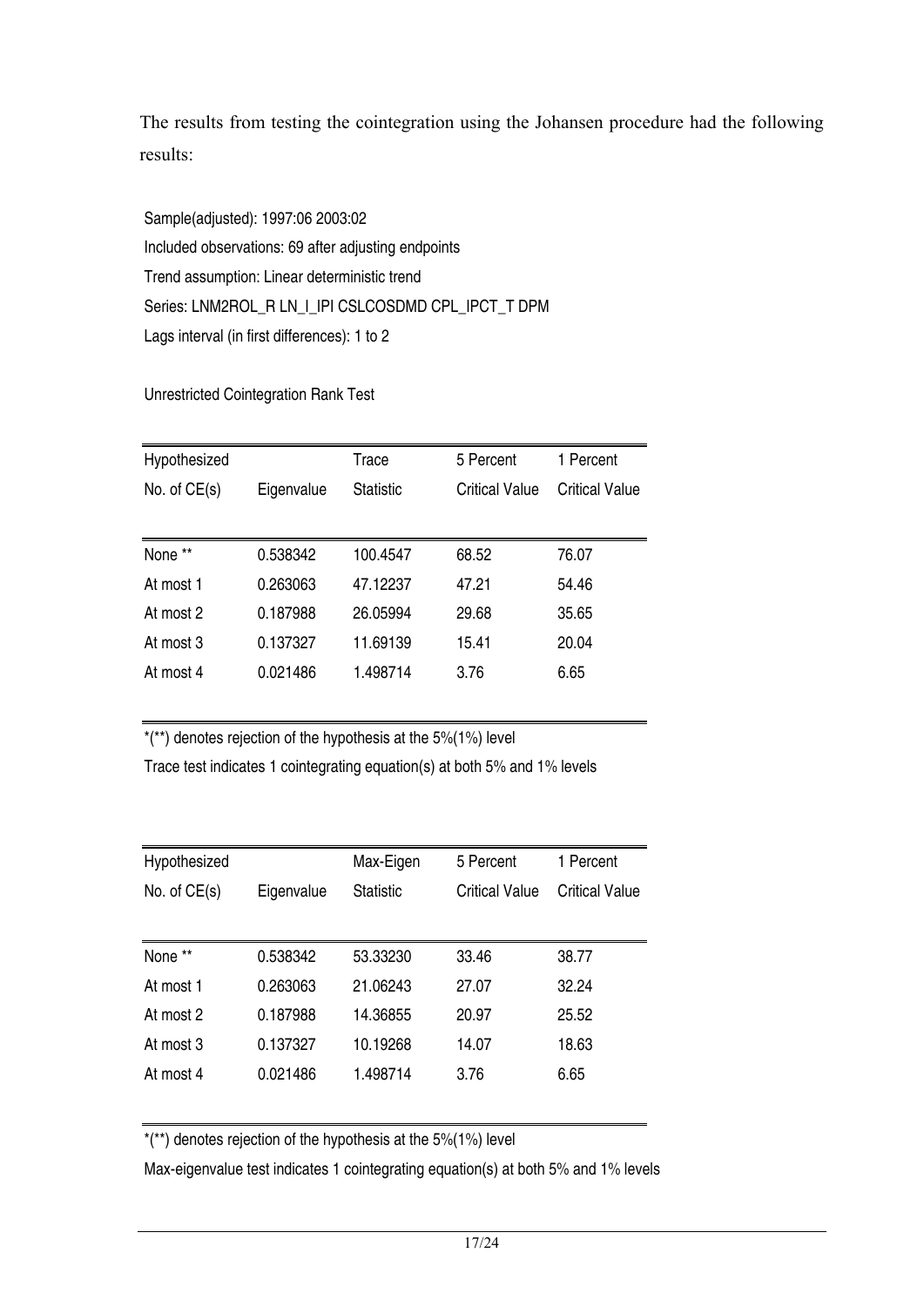Unrestricted Cointegrating Coefficients (normalized by b'\*S11\*b=I):

| LNM2ROL R   | LN I IPI  | <b>CSLCOSDMD</b> | CPL IPCT T  | DPM       |
|-------------|-----------|------------------|-------------|-----------|
| -1.736722   | 3.331148  | $-2.646927$      | -11.12605   | 9.000816  |
| 1.337357    | -14.69757 | -3.145563        | 4.752014    | -7.496296 |
| -2.485940   | 6.042998  | $-4.491963$      | 2.231383    | 4.717776  |
| 0.422647    | 0.735044  | 0.483318         | 2.799695    | -10.99436 |
| $-12.80343$ | 3.978027  | 1.340742         | $-1.194773$ | 2.846529  |

Unrestricted Adjustment Coefficients (alpha):

| D(LNM2ROL_R) 0.009142                                           |             | $-0.010561$      | 0.009358    | 0.009174    | $-0.000420$ |
|-----------------------------------------------------------------|-------------|------------------|-------------|-------------|-------------|
| $D(LN_l$   $ P )$                                               | 0.017208    | 0.025121         | $-0.010443$ | 0.000457    | 0.002479    |
| D(CSLCOSDMD) 0.092988                                           |             | 0.018007         | 0.020910    | $-0.026812$ | $-0.017417$ |
| D(CPL_IPCT_T) 0.045042                                          |             | $-0.022855$      | $-0.045524$ | $-0.022343$ | $-0.002500$ |
| D(DPM)                                                          | 0.000654    | 0.001375         | $-0.005158$ | 0.005284    | $-0.002730$ |
|                                                                 |             |                  |             |             |             |
| 1 Cointegrating Equation(s):                                    |             | Log likelihood   | 468.1442    |             |             |
| Normalized cointegrating coefficients (std.err. in parentheses) |             |                  |             |             |             |
| LNM2ROL R                                                       | LN   IPI    | <b>CSLCOSDMD</b> | CPL IPCT T  | <b>DPM</b>  |             |
| 1.000000                                                        | $-1.918066$ | 1.524094         | 6.406347    | -5.182646   |             |
|                                                                 | (1.07716)   | (0.44073)        | (0.87348)   | (1.12397)   |             |
|                                                                 |             |                  |             |             |             |

We constructed the VEC model and tested its residuals for autocorrelation and serial correlation using the Portmanteau test and the LM test. We haven't been able to reject the null hypothesis of no autocorrelation and no serial correlation at any lag.

The long run relationship is:

|             |              | $LNM2ROL R = LN I IPI CSLCOSDMD$ $DPM$ $CPL IPCT T$                  |                                  |  |
|-------------|--------------|----------------------------------------------------------------------|----------------------------------|--|
| Coefficient | 1.918066     | -1.524094                                                            | $5.182646 - 6.406347 + 13.04868$ |  |
| Std. Error  | (1.07716)    | $(0.44073)$ $(1.12397)$ $(0.87348)$                                  |                                  |  |
| t-Statistic | $[-1.78067]$ | $\left[3.45808\right]$ $\left[4.61101\right]$ $\left[7.33430\right]$ |                                  |  |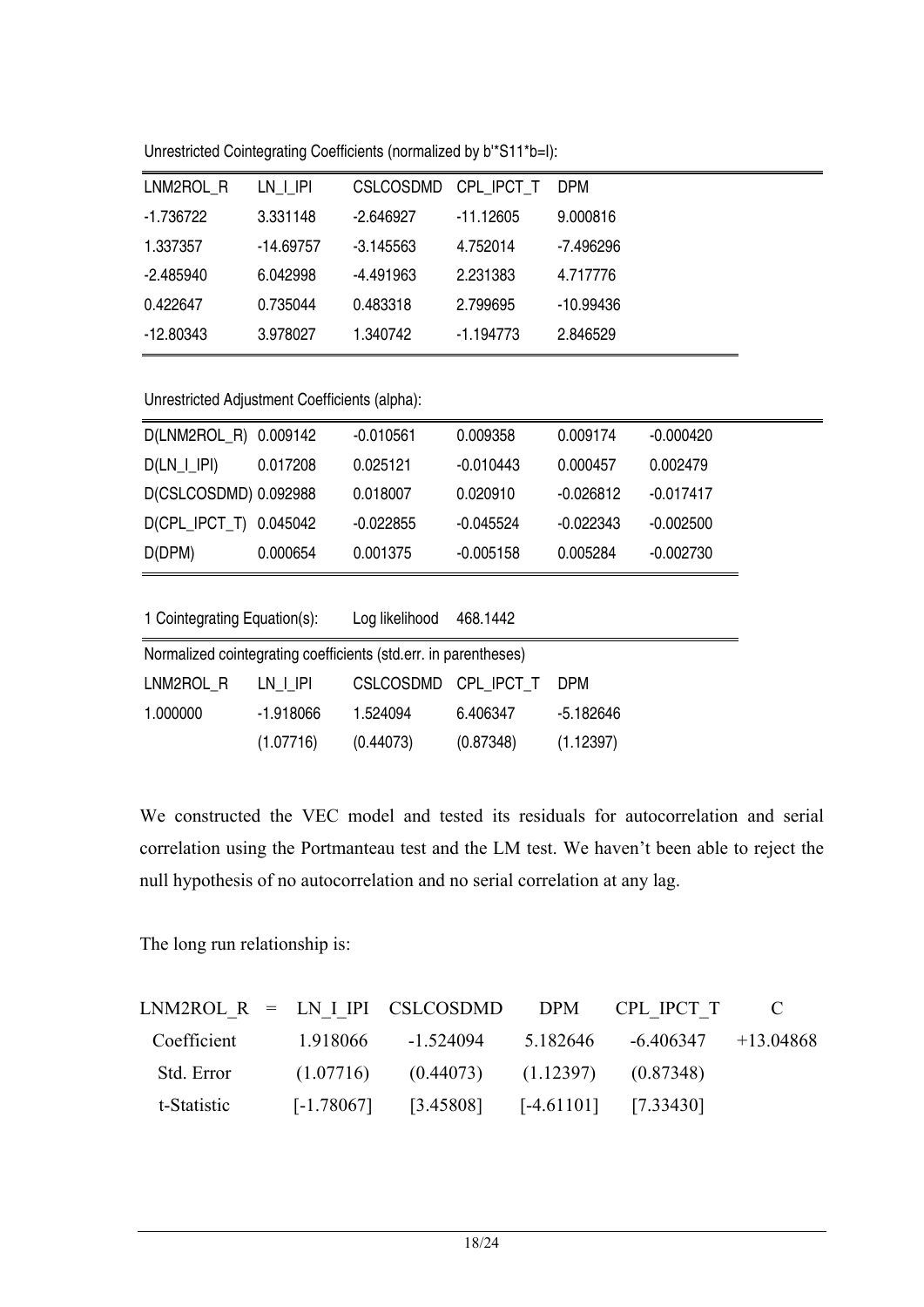The sign of the industrial production index is the correct one, but the size of the coefficient is large (the quantitative theory of money indicates a value close to unity). The large elasticity of the output could be due to several reasons: omission of some important variables from the money demand equation (like inter firm arrears which constitute a substitute for money - generated by soft budgetary constrains), or the reason could be that industrial production index is not a perfect proxy for the GDP. To test if the coefficient is 1 we could impose a restriction assuming that  $B(1,1)=1$  and  $B(1,2)=-1$ , this will yield a  $X^2(1)$ of 0.4472 and an associated probability of 0.5036, so we cannot reject the hypothesis of a coefficient equal with 1.

The log run relationship with the restriction becomes:

|             |            | $LNM2ROL R = LN I IPI CSLCOSDMD$ $DPM$ $CPL IPCT T$ $C$ |                                                  |                    |  |
|-------------|------------|---------------------------------------------------------|--------------------------------------------------|--------------------|--|
| Coefficient | - 1.000000 | -1 411924 4 208897                                      |                                                  | -5.420551 12.56088 |  |
| Std. Error  |            |                                                         | $(0.3852)$ $(0.8347)$                            | (0.7035)           |  |
| t-Statistic |            |                                                         | $\begin{bmatrix} 3.6654 \end{bmatrix}$ [-5.0420] | [7.7047]           |  |

The speed of the adjustment coefficient (monthly change to the long run equilibrium) changes from -1.5876% to -1.5617% (Ericsson and Sharma have obtained for Greece a speed of adjustment coefficient of -8.1% - quarterly change towards the long run equilibrium; also they report several speed of adjustment coefficients determined on econometric studies on different European countries – for example - 9.3% for United Kingdom, - 15% for Germany, - 20% for France, - 26% for Netherlands).

The exchange rate depreciation coefficient has the correct sign (-) and the coefficient is close to that obtained by other studies carried out in the region for example Civcir  $(2003)$  – in a study on money demand in Turkey has a semi – elasticity of 1.4610.

The sign of this semi – elasticity proves the existence of currency substitution in Romania. The size of the coefficient – rather small – could be explained by the existence of real positive rates on domestic financial assets and the real appreciation of the domestic currency. Also imposing the restriction of this coefficient equals 0 we get a  $X^2(1) = 8.2525$ and an associated probability of 0.0040, so we can reject the null hypothesis of a irrelevant exchange rate depreciation to money demand at 1% significance.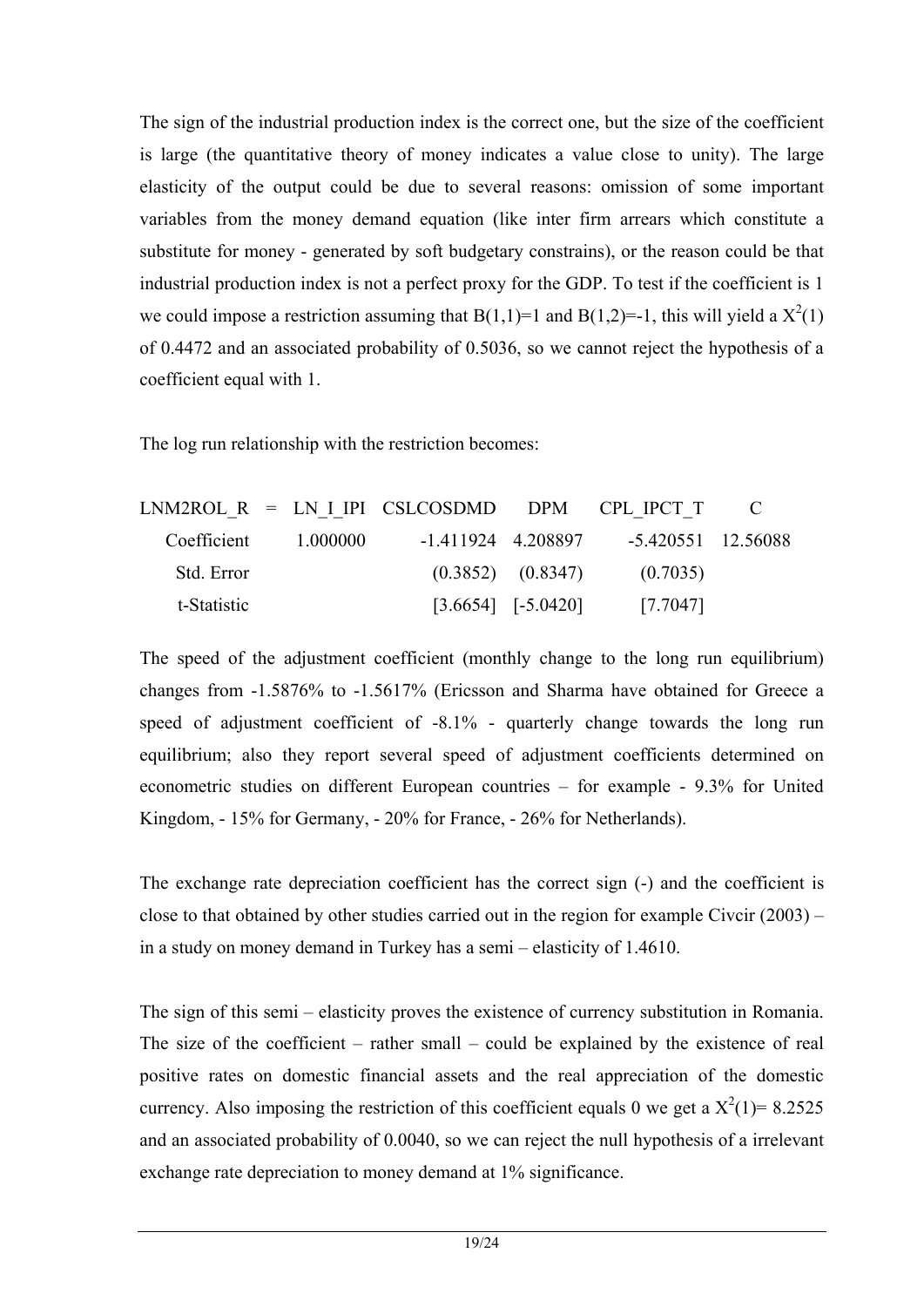The average deposit rate and the inflation rate have also the expected signs (+ and – respectively) and as the size they are also comparable with coefficient obtained in transition economies (for inflation Cuthbertson and Bredin (2001) did find for the Czech economy a coefficient of -4.04 and Ericsson and Sharma (1996) did obtain for Greece a coefficient of - 3.38 for inflation and in their paper they quote studies (Taylor (1986)) in which the coefficients for the annual inflation are - 0.91 for Netherlands, - 2.67 for Germany, - 0.42 for France; as for the coefficient of the average deposit rate Ericsson and Sharma (1996) have a coefficient of 7.65 for Greece). These two coefficients clearly reveal that the interest rate on domestic assets is important in determining investment decisions, and the inflation rate elasticity demonstrates that an increase in inflation generates a fall in the demand for money.

Parameter constancy is an additional and crucial issue to ensure a well specified equation. Parameter instability can be caused by financial crises or a shift in the demand for money. In order to asses the parameter stability the cointegrating equation is redone by using recursive estimation method. On the residuals from this equation we conduct several tests: CUSUM test [\(Figure 7\)](#page-20-0), CUSUM of squares test [\(Figure 8](#page-20-0)) and recursive coefficient test ( Figure 9).

<span id="page-20-0"></span>

Figure 7 Figure 8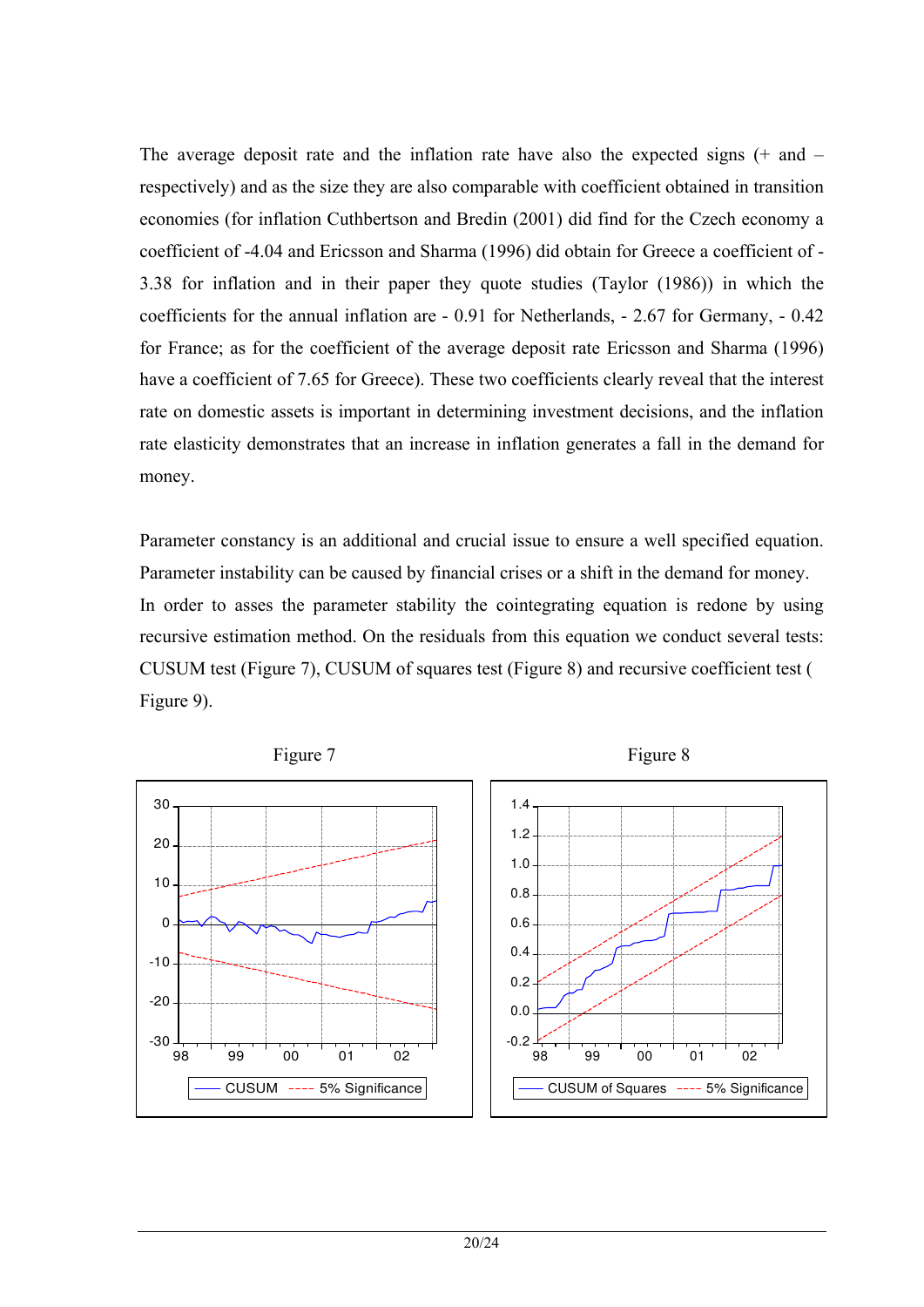For the CUSUM test we cannot reject the hypothesis of constancy in parameters. Also the CUSUM of squares residuals indicate that we cannot reject the hypothesis of constancy ion parameters and volatility. The recursive coefficients test we can se the evolution of the coefficient as more and more of the sample date is used in estimation. For most of the parameters the estimation shows that they are stable.

The data and all the estimates are available in Eviews 4.1 format upon request.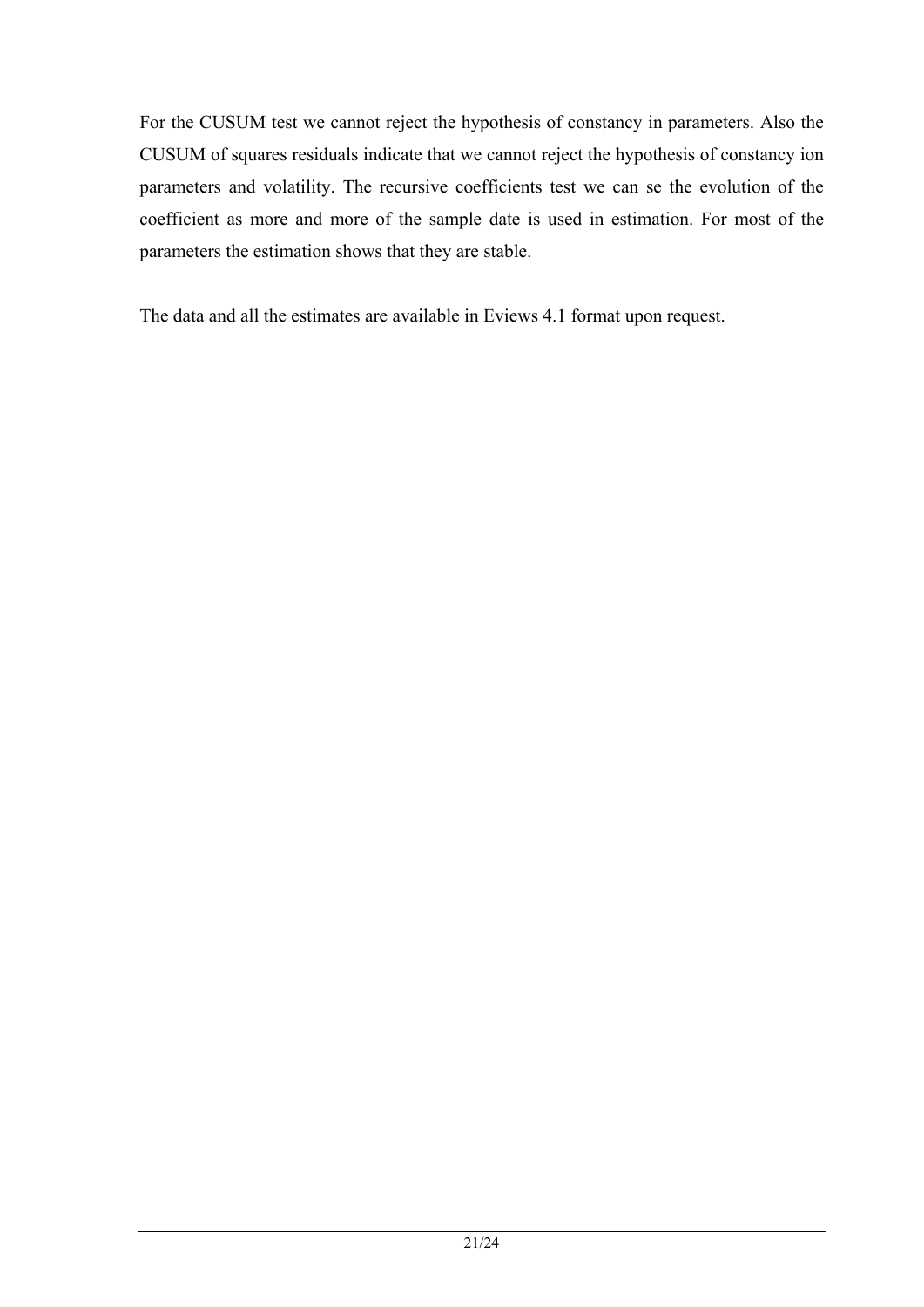

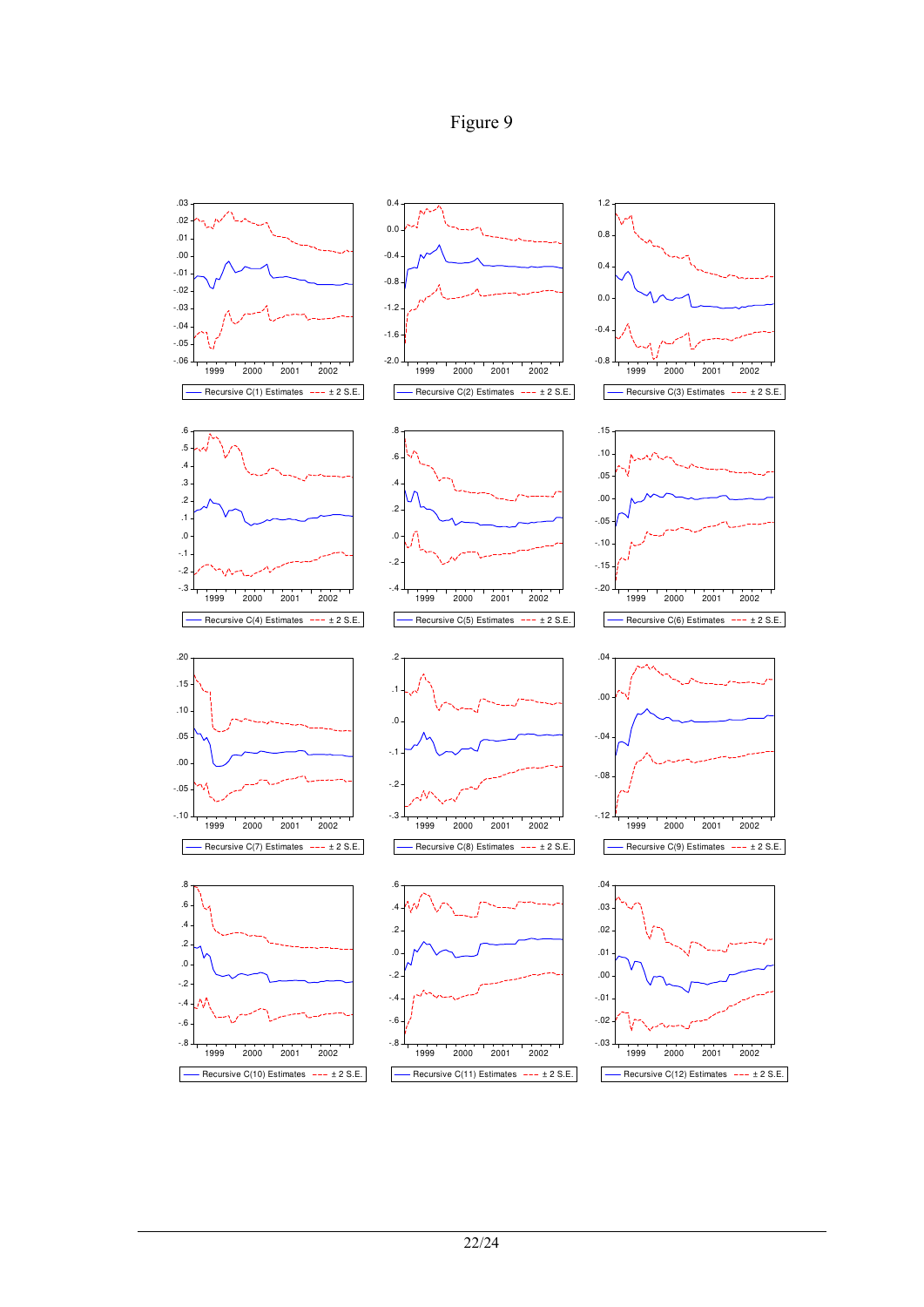#### **References**

- Berg, A. Borensztein, E. (2000): "The Prons and Cons of Full Dollarization", *IMF Working Paper 50*, 2000.
- Calvo, G.A. (1999): "On Dollarization", University of Maryland, 1999.
- Civcir, I. (2003): "Broad Money Demand and Currency Substitution in Turkey", *The Journal of Developing Areas, Volume 36, Number 2*, 2003.
- Cuthbertson, K. Bredin, D. (2001): "Money Demand in the Czech Republic since Transition", *Journal of Policy Reform*, 2001.
- De Freitas, M.L. (2000): "Dollarization hysteresis: further empirical evidence", *Universidade de Alveiro*, 2000.
- De Freitas, M.L. (2001): "Revisiting the dollarization puzzle: Evidence from Bolivia, Turkey and Indonesia", *Universidade de Alveiro*, 2001.
- Dickey, D. A. Rossana, R. J. (1994), "Cointegrated time series: A guide to estimation and hypothesis testing", *Oxford Bulletin of Economic and Statistics, 56 (3), 325-53*.
- Doyle, B.M. (2000): "Here, Dollars, Dollars … Estimating Currency Demand and Worldwide Currency Substitution", *International Finance Discussion Papers 657. Washington: Board of Governors of the Federal Reserve System*, 2000.
- Enders, W. (2000): "Applied econometric time series", Iowa State University, John Wiley & Sons, Inc.
- Ericsson, N. R. Sharma, S. (1996), "Broad Money Demand and Financial Liberalization in Greece", Board of Governors of the Federal Reserve System, International Finance Discussion Paper no. 559, 1996.
- Feige, E. L. Sosic, V. Faulend, M. Sonje, V. (2000): "Currency substitution, Unofficial Dollarization, and Estimates of Foreign Currency held abroad: the case of Croatia", in Blejer, M. and Skreb M.: "*Financial Policies in Emerging Markets*", Cambridge, Mass: The MIT Press.
- Feige, E. L. (2002): "Empirical evidence on currency substitution, dollarization and euroization in transition economies", *The Eight Dubrovnik Economic Conference*.